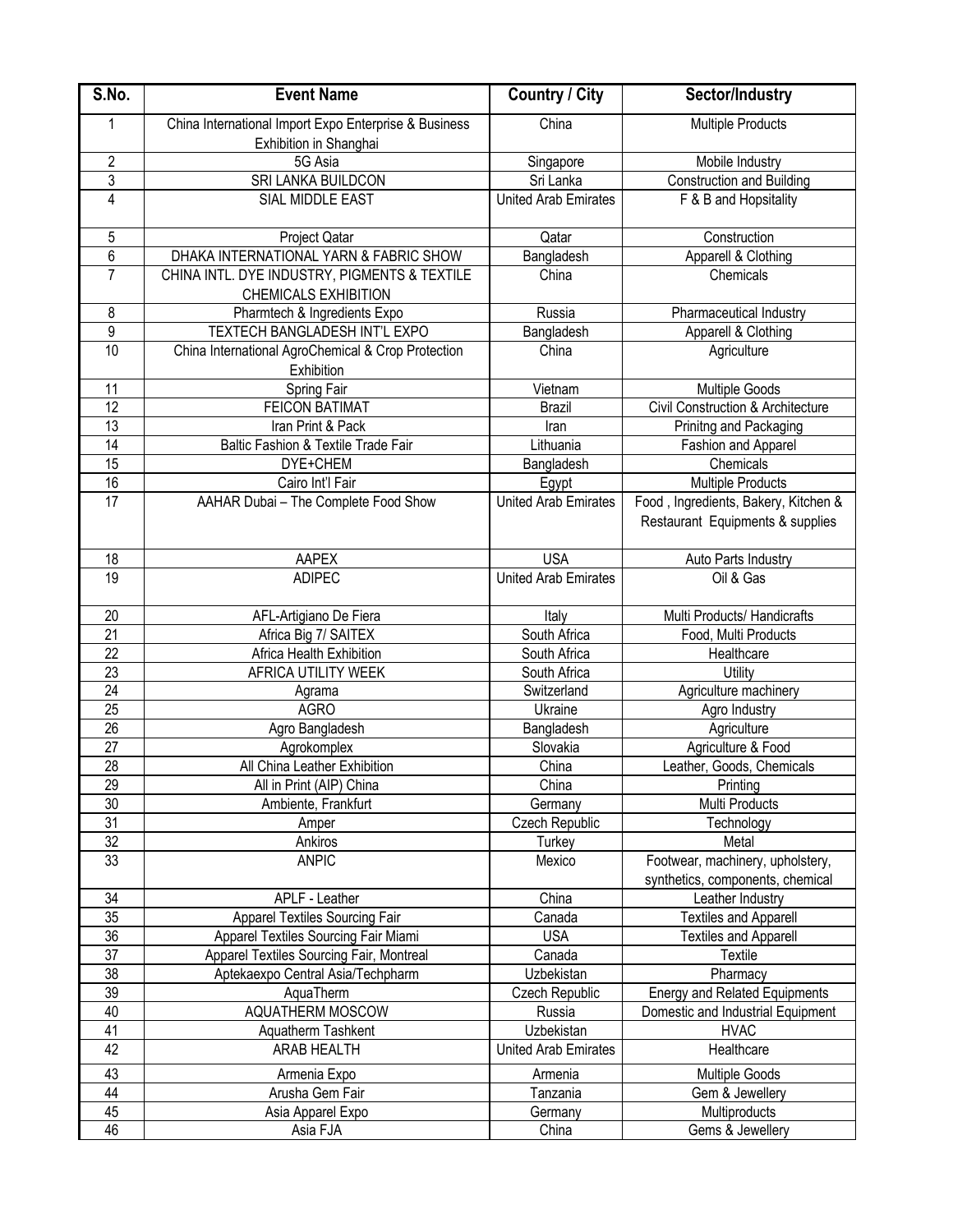| 47              | Asia International Trade & Culture Exhibition            | Mauritius                   | <b>Multiple Goods</b>                      |
|-----------------|----------------------------------------------------------|-----------------------------|--------------------------------------------|
| 48              | Asia International Trade & Culture Exhibition            | Mauritius                   | <b>Multiple Goods</b>                      |
| 49              | <b>ASIA PHARMA</b>                                       | Bangladesh                  | <b>Pharmaceutical Manufacturing</b>        |
| 50              | Asia-America Trade Show                                  | <b>USA</b>                  | Consumer goods                             |
| $\overline{51}$ | Asian International Trade Expo                           | Bangladesh                  | Multiproducts                              |
| 52              | Auto Expo                                                | Myanmar                     | Auto Parts & Accessories                   |
| 53              | Auto Mechanika                                           | Argentina                   | Auto Components                            |
| 54              | Automation Technology Show (ATX)                         | Canada                      | Technology                                 |
| 55              | Automechanika                                            | China                       | <b>Agriculture &amp; Allied Products</b>   |
| 56              | Automechanika                                            | Mexico                      | Automobile                                 |
| 57              | Automechanika                                            | <b>United Arab Emirates</b> | <b>Automotive Service</b>                  |
| 58              |                                                          |                             |                                            |
| 59              | Automechanika Istanbul                                   | Turkey                      | Automotiive                                |
| 60              | Automechanika Moscow                                     | Russia                      | Automobile and Subsidiaries                |
|                 | Automechanika                                            | Germany                     | Automotive service industry                |
| 61              | Autumn Fair                                              | United Kingdom              | Gifts/ Consumer Goods                      |
| 62              | Bakery China, Trade Show                                 | China                       | Food & Beverage                            |
| 63              | Bangladesh Agri Livestock Expo                           | Bangladesh                  | Agriculture and Livestock                  |
| 64              | Bangladesh Buildcon                                      | Bangladesh                  | Construction                               |
| 65              | Bangladesh Infrastructure, Innovation & Development Expo | Bangladesh                  | Construction                               |
|                 | & Dialouge                                               |                             |                                            |
| 66              | Bangladesh International Plastics, Printing & Packaging  | Bangladesh                  | Plastics & Printing                        |
|                 | <b>Industry Fair</b>                                     |                             |                                            |
| 67              | Bangladesh International Tourism Fair                    | Bangladesh                  | Tourism                                    |
| 68              | Bangladesh Leather and Footwear Expo                     | Bangladesh                  | Leather & Footwear                         |
| 69              | Bangladesh Smart City Expo                               | Bangladesh                  | Technology                                 |
| 70              | Bangladesh Wood                                          | Bangladesh                  | Construction                               |
| 71              | Bapa Foodpro International Expo                          | Bangladesh                  | Food & Beverage                            |
| $\overline{72}$ | Basis Soft Expo                                          | Bangladesh                  | Technology                                 |
| 73              | Bazar Berlin                                             | Germany                     | <b>Consumer Goods</b>                      |
| 74              | Beauty Istanbul                                          | Turkey                      | <b>Cosmetic &amp; Beauty Products</b>      |
| 75              | BEAUTY WORLD MIDDLE EAST                                 | <b>United Arab Emirates</b> | <b>Beauty</b>                              |
| 76              | Beautyworld                                              | Japan                       | <b>Beauty</b>                              |
| 77              | Beijing International Book Fair                          | China                       | <b>Books</b>                               |
| 78              | Bicycle Show /Sports & Workout Equipment Show            | Bangladesh                  | <b>Bikes</b>                               |
| 79              | BIG <sub>5</sub>                                         | <b>United Arab Emirates</b> | <b>Building &amp; Construction</b>         |
| 80              |                                                          |                             | Machinery                                  |
|                 | <b>Big Show Oman</b>                                     | Oman                        |                                            |
| 81              | <b>BI-MU</b>                                             | Italy                       | Metals                                     |
| 82<br>83        | Bio Brazil Fair                                          | <b>Brazil</b>               | Organic & Agricultural Products<br>Biotech |
|                 | BIO Japan Exhibition, Pacifico Yokohama                  | Japan                       |                                            |
| 84              | Bio Korea                                                | South Korea                 | Pharmaceutical                             |
| 85              | <b>BIOEXPO Warsaw</b>                                    | Poland                      | Organic Products                           |
| 86              | <b>BIONORD</b>                                           | Germany                     | Organic Food Products                      |
| 87              | Buildexpo                                                | Uzbekistan                  | <b>Building and Construction</b>           |
| 88              | Buildtech Mandalay Exhibition, Mandalay City             | Myanmar                     | <b>Building Technology and equipments</b>  |
| 89              | <b>CAIRO FASHION &amp; TEX</b>                           | Egypt                       | Fashion and Apparel                        |
| 90              | <b>CAIRO FASHION &amp; TEX</b>                           | Egypt                       | Fashion and Apparel                        |
| 91              | Cairo ICT                                                | Egypt                       | <b>Communication Technology</b>            |
| 92              | CAITME                                                   | Uzbekistan                  | Textile Machinery & Technology             |
| 93              | CAMBUILD                                                 | Cambodia                    | <b>Building &amp; Construction</b>         |
| 94              | CAMX (The Composites and Advanced Materials Expo)        | <b>USA</b>                  | <b>Composites &amp; Advanced Materials</b> |
|                 |                                                          |                             |                                            |
| 95              | Canadian Greenhouse Conference                           | Canada                      | Agriculture                                |
| 96              | Canadian International Auto Show                         | Canada                      | <b>Transport Equipment</b>                 |
| $\overline{97}$ | CANTERBURY HOME SHOW                                     | New Zealand                 | Interior                                   |
|                 |                                                          |                             |                                            |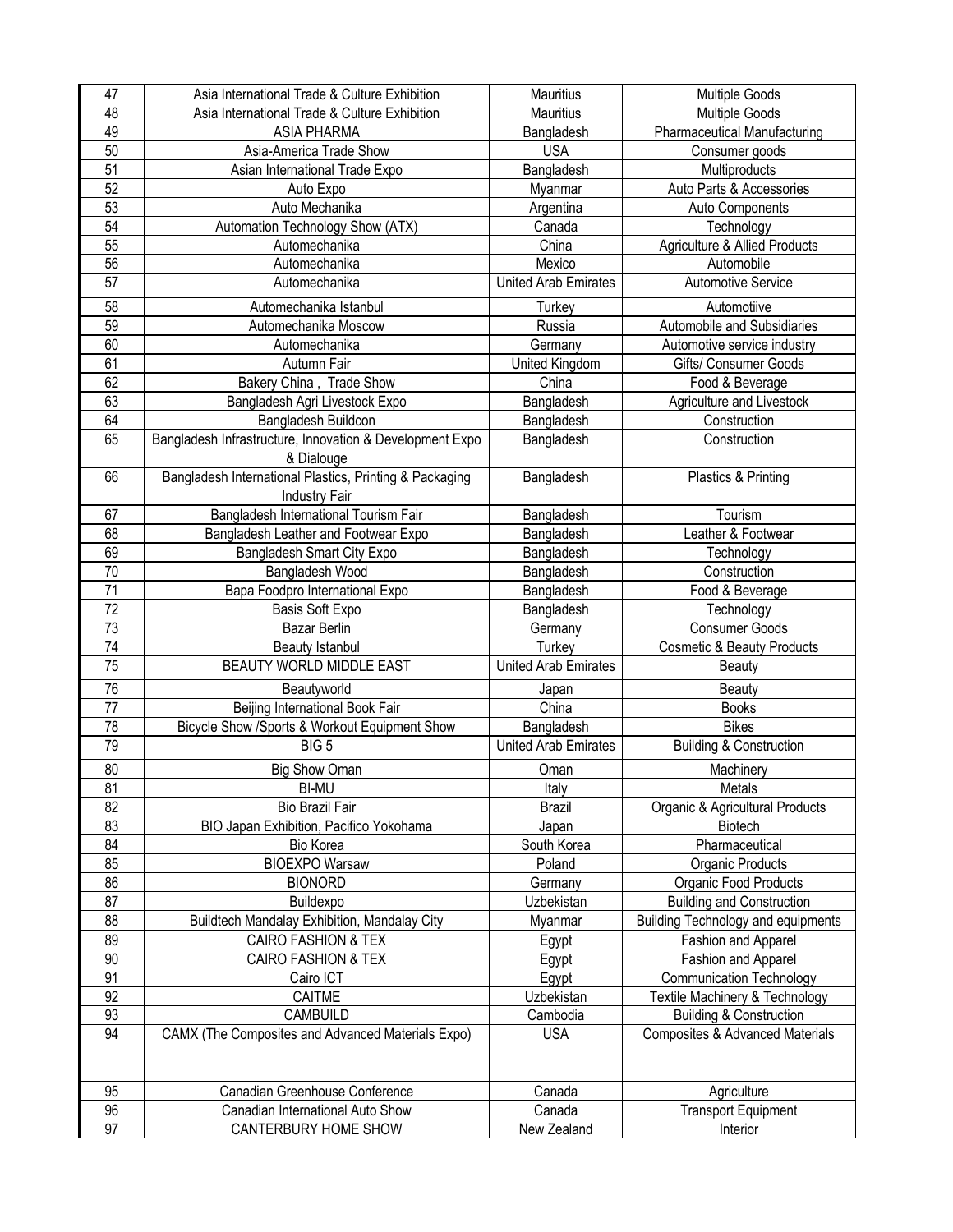| 98               | Canton Fair                                                              | China          | Multi Products                    |
|------------------|--------------------------------------------------------------------------|----------------|-----------------------------------|
| 99               | Canton Fair (Phase 1)                                                    | China          | Electronics                       |
| 100              | <b>CBME TURKEY</b>                                                       | Turkey         | <b>Baby Maternity Industry</b>    |
| 101              | CeBIT                                                                    | Thailand       | Technology                        |
| 102              | CeBIT Australia                                                          | Australia      | Electronics                       |
| 103              | Ceramic Expo Bangladesh                                                  | Bangladesh     | Ceramic                           |
| 104              | <b>CERSAIE</b>                                                           | Italy          | Interior                          |
| 105              | CEVISAMA-LARGEST CERAMIC EXHIBITION                                      | Spain          | Tiles and Furnishings             |
| 106              | Chemspec Europe                                                          | Germany        | Chemicals                         |
| 107              | <b>CHFA EAST</b>                                                         | Canada         | Health food Conference            |
| 108              | Chillventa                                                               | Germany        | Refrigerators & Ventilation       |
| 109              | China Print                                                              | China          | Print & Packaging                 |
| 110              | China Brew & China Beverage                                              | China          | Beverage and Liquid Food Industry |
| 111              |                                                                          | China          |                                   |
|                  | CHINA Composites Expo                                                    |                | Composites                        |
| 112              | China Glass                                                              | China          | Glass                             |
| 113              | China International Battery Fair                                         | China          | Energy                            |
| 114              | China International Bicycle Fair, Shanghai                               | China          | Cycle industry                    |
| 115              | China International Travel Mart                                          | China          | Tourism Industry                  |
| 116              | China Machine tool exhibition                                            | China          | Machinery                         |
| 117              | China National Chemical Industry Fair                                    | China          | Chemical Industry                 |
| 118              | China Plas                                                               | China          | Plastic                           |
| 119              | China( Wenzhou) Int'l Leather Shoe Material & Shoe<br>Machinery Fair     | China          | Leather, Component                |
| 120              | Christmas world                                                          | Germany        | Festival & Seasonal Decoration    |
| $\overline{121}$ | CLOUD EXPO                                                               | United Kingdom | Technology                        |
| 122              | Cloud Expo Asia                                                          | China          | Technology                        |
| 123              | <b>CMTS Canadian Manufacturing Technology Show Toronto</b>               | Canada         | Manufacturing Technology          |
|                  |                                                                          |                |                                   |
| 124              | CNR Food                                                                 | Turkey         | Food                              |
| 125              | <b>COEX Food Week</b>                                                    | South Korea    | Food & Beverage                   |
| 126              | Comexpo/ Complat/ Rubexpo                                                | Sri Lanka      | <b>Plastics Machinery</b>         |
| 127              | COMEXPO/ ELECXPO                                                         | Myanmar        | ENGINEERING, MACHINE TOOLS,       |
|                  |                                                                          |                | ELECTRICALS, ELECTRONICS,         |
|                  |                                                                          |                | <b>POWER</b>                      |
| 128              | COMEXPO/ ELECXPO/ COMPLAST                                               | Sri Lanka      | ENGINEERING, MACHINE TOOLS,       |
|                  |                                                                          |                | ELECTRICALS, ELECTRONICS,         |
|                  |                                                                          |                | PLASTIC, ALLOYS, MACHINERY        |
| 129              | <b>Composites Europe</b>                                                 | Germany        | Composites                        |
| 130              | COMPUTEX, Taipei                                                         | Taiwan         | Information and Communications    |
|                  |                                                                          |                | Technology                        |
| 131              |                                                                          |                |                                   |
| 132              |                                                                          |                |                                   |
|                  | Construct Canada                                                         | Canada         | Construction                      |
|                  | <b>COPHEX</b>                                                            | South Korea    | Pharmaceutical                    |
| 133              | Couromoda                                                                | <b>Brazil</b>  | Footwear                          |
| 134              | Coverings                                                                | <b>USA</b>     | STone                             |
| 135              | <b>CPHI</b>                                                              | Japan          | Pharmaceutical                    |
| 136              | <b>CPHI</b>                                                              | South Korea    | Pharmaceuticals                   |
| 137              | <b>CPHI</b>                                                              | Saudi Arabia   | Pharmaceutical                    |
| 138              | <b>CPHI</b>                                                              | China          | Pharmaceutical                    |
| 139              | <b>CPHI</b>                                                              | Thailand       | Pharmceutical                     |
| 140              | CPHI Worldwide                                                           | Italy          | Pharmaceutical                    |
| 141              | Cycle Show                                                               | United Kingdom | <b>Transport Equipment</b>        |
| 142              | Dairy & Poultry Expo                                                     | Bangladesh     | Agriculture                       |
| 143              | Dar es Salaam International Trade Fair (famously known as<br>"SABASABA") | Tanzania       | <b>Multiple Products</b>          |
| 144              | Décor+ Design Show                                                       | Australia      | Interior                          |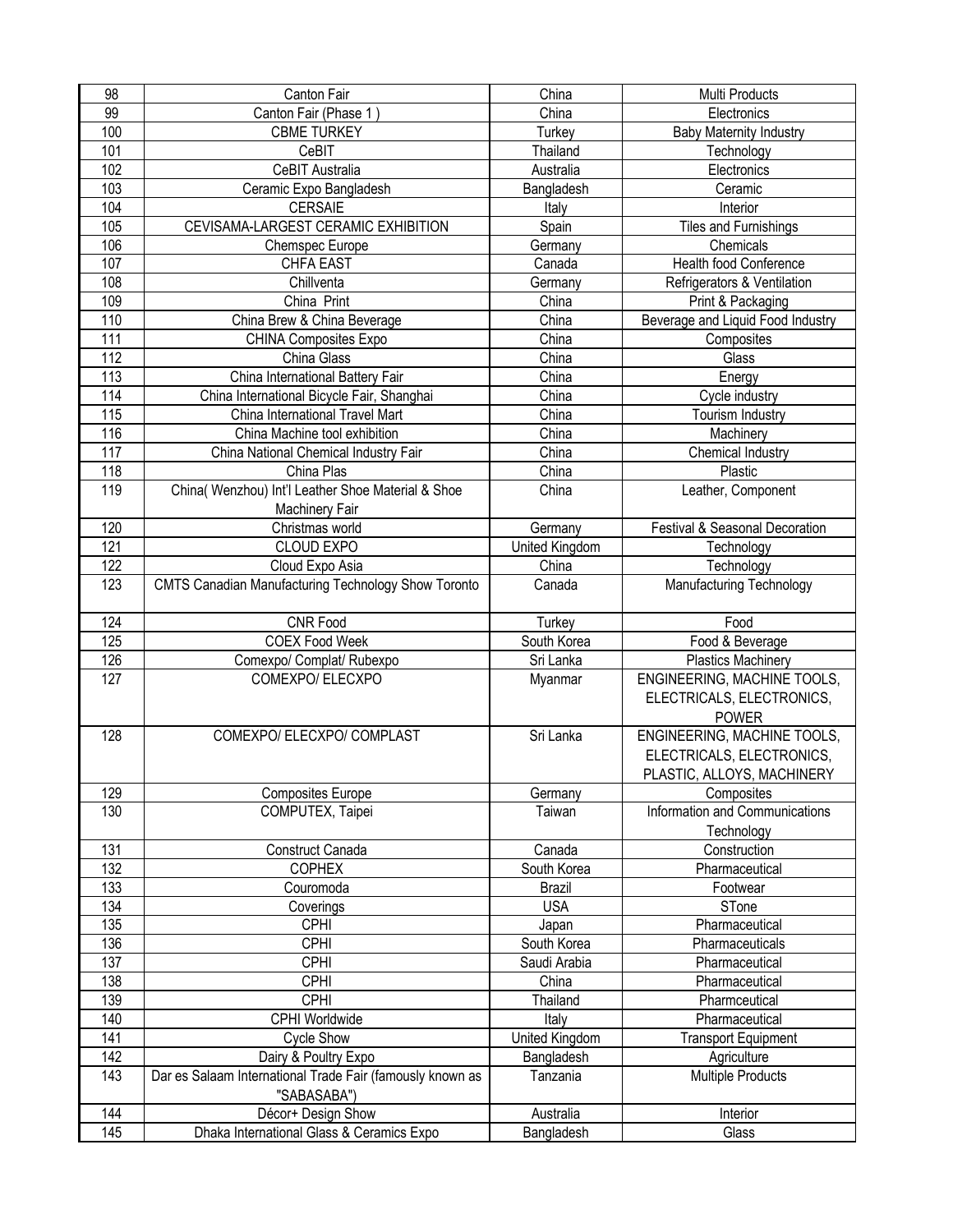| 146              | Dhaka International Trade fair                                         | Bangladesh                  | <b>Multiple Products</b>                |
|------------------|------------------------------------------------------------------------|-----------------------------|-----------------------------------------|
| 147              | Dhaka Motor Show                                                       | Bangladesh                  | Automotive                              |
| 148              | Dhaka Travel Mart                                                      | Bangladesh                  | Tourism                                 |
| 149              | <b>DLD Tel Aviv Innovation Festival</b>                                | Israel                      | Innovation, Digital Media               |
| 150              | <b>DOMOTEX</b>                                                         | Germany                     | Architectural Design and Floor Décor    |
|                  |                                                                        |                             |                                         |
| 151              | DOMOTEX ASIA CHINA FLOOR                                               | China                       | <b>Flooring Exhibitin</b>               |
| 152              | Domotex Mexico                                                         | Mexico                      | Carpets, Rugs, Flooring                 |
| 153              | <b>DOMOTEX USA</b>                                                     | <b>USA</b>                  | Flooring Industry                       |
| 154              | Drupa                                                                  | Germany                     | Print & Packaging                       |
| 155              | DTG 2021                                                               | Bangladesh                  | Textile & Apparel                       |
| 156              | Dubai UAE Education & Training Environment & Waste                     | <b>United Arab Emirates</b> | <b>Multiple Products</b>                |
| 157              | East Africa International Trade Exhibition                             | Tanzania                    | Multiple Products                       |
| 158              | Ecomondo                                                               | Italy                       | Renewable                               |
| 159              | ees Europe Munich                                                      | Germany                     | Energy                                  |
| 160              | EgyMedica EgyLab                                                       | Egypt                       | All medical equipments for clinical use |
|                  |                                                                        |                             |                                         |
| 161              | <b>EGYPS 2019</b>                                                      | Egypt                       | Energy                                  |
| 162              | Elcom Ukraine                                                          | Ukraine                     | Automation, Cables & Wires, Energy      |
| 163              | Electronics R&D and Manufacturing Technology Expo<br><b>NEPCON</b>     | Japan                       | Electronics                             |
| 164              | Electronics R&D and Manufacturing Technology Expo                      | Japan                       | Electronics                             |
|                  | <b>NEPCON</b>                                                          |                             |                                         |
| 165              | Elenex Indonesia                                                       | Indonesia                   | Multiple Goods                          |
| 166              | <b>ENLIT</b>                                                           | Italy                       | Power                                   |
| 167              | E-Power Bangladesh                                                     | Bangladesh                  | Energy                                  |
| 168              | <b>Escolor Office Brasil</b>                                           | Brazil                      | Stationery, School & Office Supplies,   |
|                  |                                                                        |                             | <b>Computer Supplies</b>                |
| 169              | Eurguss Mexico                                                         | Mexico                      | <b>Metal Casting</b>                    |
| 170              | Eurobike Exhibition                                                    | Germany                     | <b>Cycle Parts</b>                      |
| $\overline{171}$ | Euroblech                                                              | Germany                     | Metallurgy                              |
| 172              | Exintex                                                                | Mexico                      | <b>Textiles</b>                         |
| 173              | Expo Nacional Ferretera                                                | Mexico                      | Hand Tools, hardware, garden tools      |
|                  |                                                                        |                             |                                         |
| 174              | EXPO RIVA SCHUH                                                        | Italy                       | Footwear                                |
| 175              | Expo Riva Schuh Garda Fair                                             | Italy                       | Footwear                                |
| 176              | <b>EXPOCIHAC</b>                                                       | Mexico                      | Construction                            |
| 177              | Expocomer                                                              | Panama                      | <b>Multiple Goods</b>                   |
| 178              | Fakuma                                                                 | Germany                     | <b>Plastic Processing</b>               |
| 179              | Fashion World Tokyo                                                    | Japan                       | Fashion                                 |
| 180              | <b>Fast Textile</b>                                                    | Poland                      | <b>Textiles</b>                         |
| 181              | Feimec                                                                 | <b>Brazil</b>               | Machnery & Equipment                    |
| 182              | Ffany Market week (Ffany)/Footwear Show Ny Expo (Fsnye),<br><b>USA</b> | <b>USA</b>                  | Footwear                                |
| 183              | Ffany Market week (Ffany)/Footwear Show Ny Expo (Fsnye),               | <b>USA</b>                  | Footwear                                |
| 184              | <b>USA</b><br>Ffany Market week (Ffany)/Footwear Show Ny Expo (Fsnye), | <b>USA</b>                  | Footwear                                |
|                  | <b>USA</b>                                                             |                             |                                         |
| 185              | Ffany Market week (Ffany)/Footwear Show Ny Expo (Fsnye),<br><b>USA</b> | <b>USA</b>                  | Footwear                                |
| 186              | Fi Africa                                                              | Egypt                       | Food & Bevarage                         |
| 187              | <b>FIA LISBOA</b>                                                      | Portugal                    | Handicraft                              |
| 188              | Fiere Del Levante, Bari                                                | Italy                       | Consumer Goods, decoration, furniture,  |
|                  |                                                                        |                             | lighting                                |
| 189              | <b>FIME</b>                                                            | <b>USA</b>                  | Healthcare                              |
|                  |                                                                        |                             |                                         |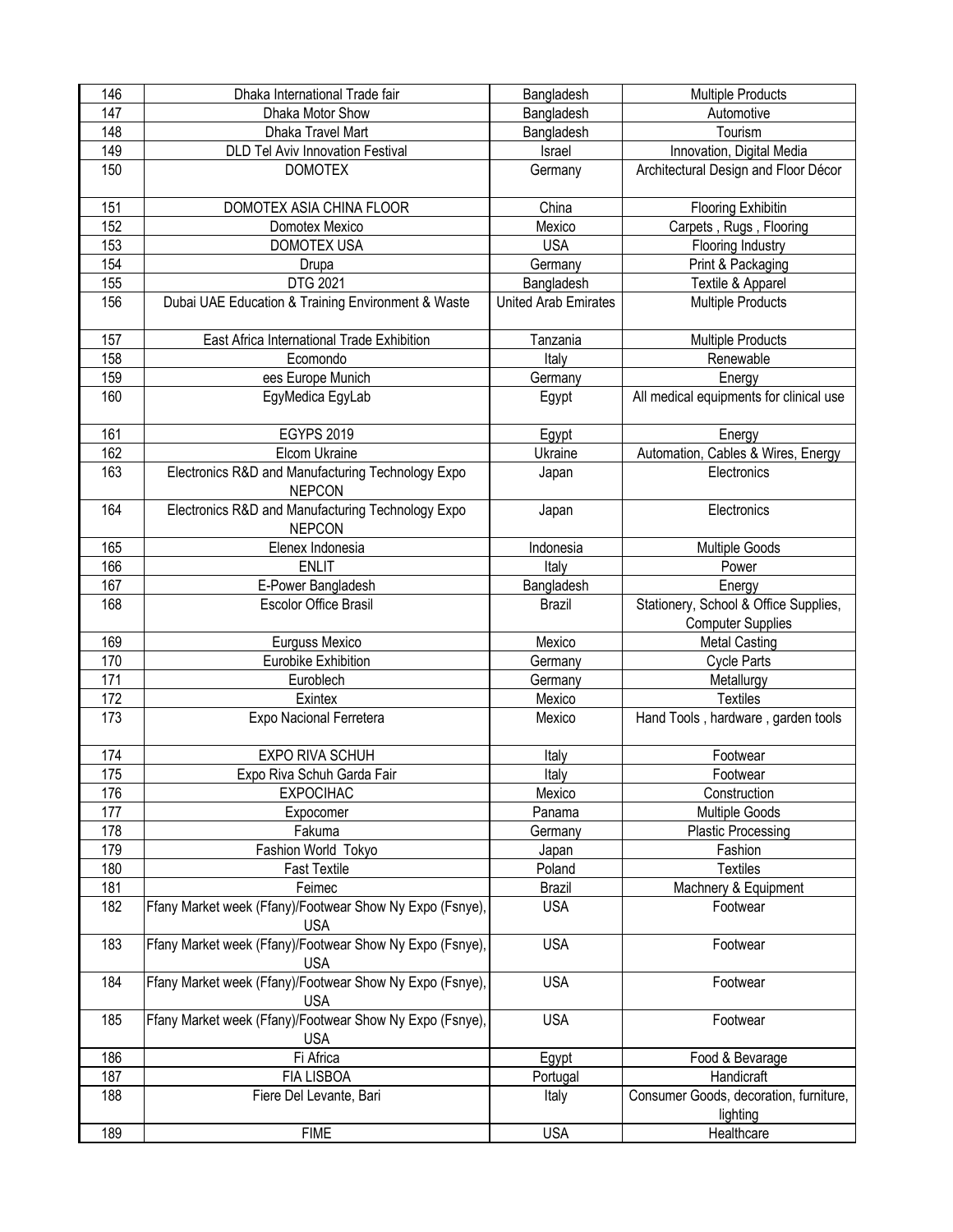| 190        | <b>FIMEC Brasil</b>                                       | <b>Brazil</b>               | Chemicals                                  |
|------------|-----------------------------------------------------------|-----------------------------|--------------------------------------------|
| 191        | Fine Food                                                 | Australia                   | Process Food, Beverages                    |
| 192        | Foire International De Marseille                          | France                      | <b>Multiple Products</b>                   |
| 193        | Fond-Ex Brno                                              | Czech Republic              | Metal                                      |
| 194        | Food Africa                                               | Egypt                       | Food Ingredients                           |
| 195        | Food Expo Greece                                          | Greece                      | Food & Beverage                            |
| 196        | Food Ingredients                                          | China                       | Food and Beverage                          |
| 197        | Food Ingredients                                          | Germany                     | Food & Beverage                            |
| 198        | Food Ingredients North America/Supply Side West           | <b>USA</b>                  | Food & Beverage                            |
| 199        | Food Ingredients South America                            | <b>USA</b>                  | Food & Beverage                            |
| 200        | Food Taipei                                               | Taiwan                      | Food and Beverage                          |
| 201        | FOODEX JAPAN                                              | Japan                       | Food and Beverage                          |
| 202        | Foodex Saudi                                              |                             | Food and Beverage                          |
|            |                                                           | Saudi Arabia                | Leather and Footwear                       |
| 203        | Footwear & Leather Show                                   | Australia                   |                                            |
| 204        | Frankfurt Book Fair                                       | Germany                     | <b>Books</b>                               |
| 205        | Futurecom                                                 | <b>Brazil</b>               | Digital                                    |
| 206        | Gardex, Tokyo                                             | Japan                       | Garden and outdoor living products         |
| 207        | Garknitex Innovation                                      | Bangladesh                  | <b>Multiple Products</b>                   |
| 208        | Garment & Textile Machinery Expo 2020/ Garment & Textile  | Bangladesh                  | <b>Textile Machinery</b>                   |
|            | Accessories Expo 2020/ Garment & Textile Yarn & Fabric    |                             |                                            |
|            | Expo 2020                                                 |                             |                                            |
| 209        | Garmentech                                                | Bangladesh                  | Textile Machinery, Materials               |
| 210        | Gastech Exhibition, Houston                               | <b>USA</b>                  | Energy                                     |
| 211        | <b>GESS</b>                                               | <b>United Arab Emirates</b> | Education                                  |
|            |                                                           |                             |                                            |
| 212        | Gift & Deco Show                                          | Poland                      | Gifts/ Consumer Goods                      |
| 213        | <b>Giftex World</b>                                       | Japan                       | <b>Textile Related</b>                     |
| 214        | Glasstec Dusseldorf                                       | Germany                     | Glass                                      |
|            |                                                           |                             |                                            |
|            |                                                           |                             |                                            |
| 215        | Global Indian Festival<br>Global Oil & Gas Uzbekistan     | Malaysia<br>Uzbekistan      | <b>Multiple Goods</b><br>Oil & Gas         |
| 216        |                                                           |                             |                                            |
| 217        | <b>GLOBAL SOURCE</b>                                      | China                       | Gift and Consumer Goods                    |
| 218        | <b>Global Sources</b>                                     | China                       | Lifestyle                                  |
| 219        | Global Sources Fair (Phase1 -Electronics Show)            | China                       | Electronics                                |
| 220        | <b>Global Sourcing</b>                                    | China                       | Fashion                                    |
| 221        | Global Summit of Women                                    | Thailand                    | <b>Multiple Products</b>                   |
| 222        | Green Days                                                | Poland                      | Horticulture & Landscaping                 |
| 223        | GulfHost Exhibition                                       | <b>United Arab Emirates</b> | Hospitality                                |
|            |                                                           |                             |                                            |
| 224        | Gulfood                                                   | <b>United Arab Emirates</b> | Food and Beverage                          |
|            |                                                           |                             |                                            |
| 225        | HANNOVER MESSE FAIR                                       | Germany                     | Industrial Technology                      |
| 226        | Hanoi Plas                                                | Vietnam                     | Plastics & rubber                          |
| 227        | Health Expo                                               | Bangladesh                  | Healthcare                                 |
| 228        | Heimtextil                                                | Germany                     | <b>Textiles</b>                            |
| 229        | Hi & Fi Asia-China                                        | China                       | Healthcare Packaging & Processing          |
| 230        | HI Europe & Ni                                            | Germany                     | Food Ingredients                           |
| 231        | High Point Market, North Carolina                         | <b>USA</b>                  | Furniture                                  |
| 232        | <b>HKTDC Food Expo</b>                                    | China                       | Food                                       |
| 233        | Home Appliance & Household Products Expo                  | Bangladesh                  | Construction                               |
| 234        | Hometex                                                   | China                       | Home Furnishing                            |
| 235        | Hometex                                                   | China                       | Home Furnishing                            |
| 236        | Hong Kong Baby Product Fair                               | China                       | <b>Toys and Consumer Products</b>          |
| 237        | Hong Kong Electronics Fair                                | China                       | Electronics                                |
| 238        | HONG KONG FASHION WEEK                                    | China                       | Fashion and Apparel                        |
| 239<br>240 | Hong Kong Gift & Premium Fair<br>Hong Kong Houseware Fair | China<br>China              | Gifts/ Consumer Goods<br>Gift & Housewares |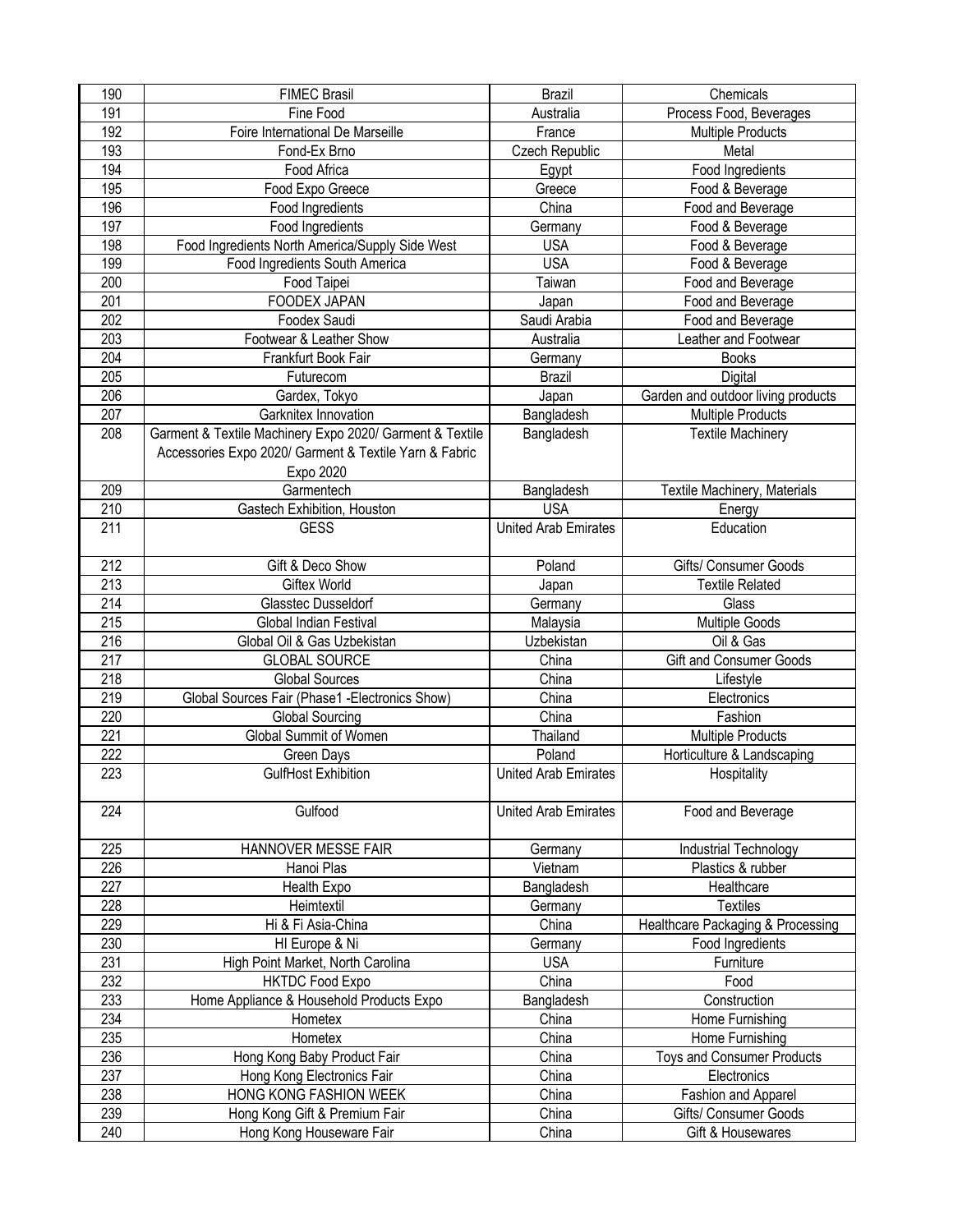| 241 | Hong Kong International Jewellery Show                                | China                       | Jewellery                               |
|-----|-----------------------------------------------------------------------|-----------------------------|-----------------------------------------|
| 242 | Hong Kong Jewellery & Gem Fair (Asia)                                 | China                       | Jewellery                               |
| 243 | Hong Kong Jewellery & Gem Fair- WORLD                                 | China                       | Jewellery                               |
| 244 | Hong Kong Toys & Games Fair                                           | China                       | <b>Toys and Consumer Products</b>       |
| 245 | Horeca & Foodweek Uzbekistan                                          | Uzbekistan                  | Food & Beverage                         |
| 246 | <b>Hort Connections</b>                                               | Australia                   | Horticulture                            |
| 247 | Hortiflor Expo IPM                                                    | China                       | Floriculture & Horticulture             |
| 248 | Hospital Expo Central Asia                                            | Uzbekistan                  | Healthcare                              |
| 249 | <b>HOSPITALITY QATAR</b>                                              | Qatar                       | Hospitality                             |
| 250 | <b>ICPI Week</b>                                                      | South Korea                 | Medical &Pharma                         |
| 251 | IECA Annual Conference & Expo                                         | <b>USA</b>                  | Sustainable Technology                  |
| 252 | Import Goods Fair                                                     | South Korea                 | Multiple Goods                          |
| 253 | <b>IMT</b>                                                            | Czech Republic              | Metals                                  |
| 254 | IMTS (INTERNATIONAL MANUFACTURING                                     | <b>USA</b>                  | Manufacturing Technology                |
|     | TECHNOLOGY SHOW)                                                      |                             |                                         |
| 255 | <b>INAPA</b>                                                          | Indonesia                   | Automotive Industry                     |
| 256 | <b>INCKR</b>                                                          | South Korea                 | Beauty & Costmetics                     |
| 257 | <b>INDEX DESIGN SERIES DUBAI International FAIR</b>                   | <b>United Arab Emirates</b> | Interior Design                         |
|     |                                                                       |                             |                                         |
| 258 | India Expo Beurs                                                      | Netherlands                 | <b>Multiple Products</b>                |
| 259 | India Garment Fair                                                    | Japan                       | Readymade Garments                      |
| 260 | India Home Furnishing                                                 | Japan                       | Home Furnishing                         |
| 261 | India Silk Fair                                                       | Japan                       | Silk Products                           |
| 262 | Indo Intertex 2020                                                    | Indonesia                   | <b>Textile &amp; Garment Machinery</b>  |
| 263 | <b>INDOLA International Trade Fair</b>                                | Panama                      | <b>Multiple Goods</b>                   |
| 264 | Indo-Malaysia Trade Expo                                              | Malaysia                    | Multi products                          |
| 265 | Indoplas Jakarta 2020                                                 | Indonesia                   | Plastics                                |
| 266 | Inhorgenta                                                            | Germany                     | Multi Products                          |
| 267 | InterCharm                                                            | South Korea                 | <b>Beauty and Cosmetics</b>             |
| 268 | Interfood & Drink                                                     | <b>Bulgaria</b>             | Food Processing & Packaging Machines    |
| 269 | Intergift, Madrid                                                     | Spain                       | Gifts/ Consumer Goods                   |
| 270 | Intergift, Madrid                                                     | Spain                       | Gifts/ Consumer Goods                   |
| 271 | InterModa, Guadalajara                                                | Mexico                      | Fashion and Apparel                     |
| 272 | International Agricultural Exhibition ('AGRA')                        | <b>Bulgaria</b>             | Ariculture                              |
| 273 | International Agricultural Investment and Technology Fair             | Tunisia                     | Agricultureal Investment and Technology |
| 274 | International Apparel & Textile Fair                                  | United Arab Emirates        | Apparell & Textiles                     |
| 275 | International Apparel & Textile Fair                                  | United Arab Emirates        | Apparell & Textiles                     |
| 276 | International Bathroom Exhibition - Salone International Del<br>Bagno | Italy                       | Interior                                |
| 277 | International Engineering Fair                                        | Slovakia                    | Technology                              |
| 278 | International Exhibition of Automotive Components and                 | Tunisia                     | Automotive components and               |
|     | Accessories                                                           |                             | Accessories                             |
| 279 | International exhibition of Jewelry and fashion industry              | Russia                      | Fashion                                 |
| 280 | International Fair in Trade in Services (CIFTIS)                      | China                       | services                                |
| 281 | International Fair of Khartoum                                        | Sudan                       | <b>Multiple Products</b>                |
| 282 | International Floriculture & HorticultureTrade Fair                   | Netherlands                 | Flowers, Fruits & Garden Articles       |
| 283 | INTERNATIONAL HOME HOUSEWARE SHOW                                     | <b>USA</b>                  | Homeware                                |
| 284 | International Medical, Hospital and Pharmaceutical Exhibition         | Vietnam                     | Pharma                                  |
| 285 | INTERNATIONAL SOURCING EXPO AUSTRALIA,<br><b>MELBOURNE</b>            | Australia                   | Apparel, accessories and textiles       |
| 286 | International Technical Fair                                          | <b>Bulgaria</b>             | Technology                              |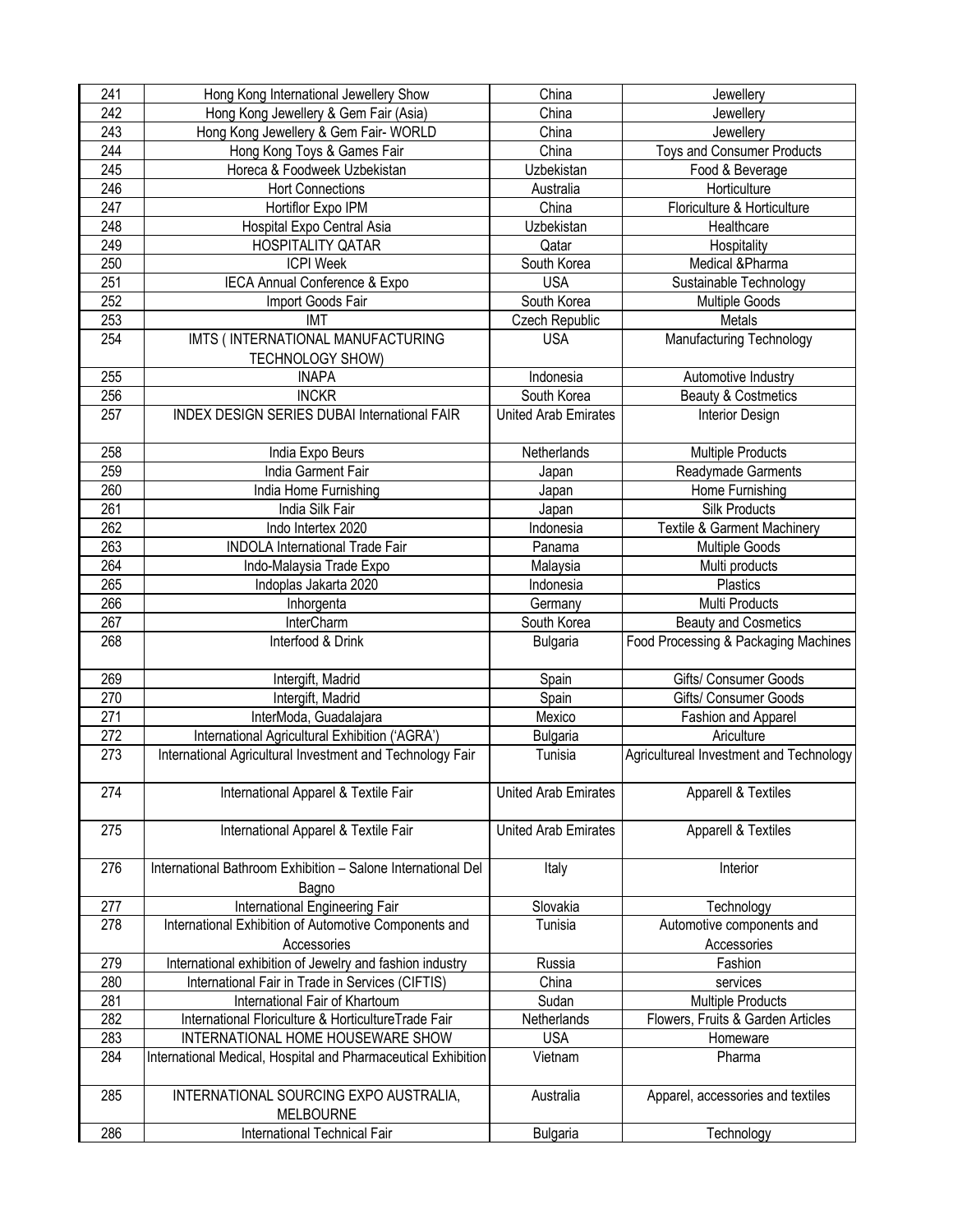| 287 | International Textile Equipment Fair           | Tunisia                     | Machines & equipment                       |
|-----|------------------------------------------------|-----------------------------|--------------------------------------------|
| 288 | Interpack                                      | Germany                     | Printing & Packaging                       |
| 289 | Interplas                                      | United Kingdom              | Plastic                                    |
| 290 | Interplas Thailand                             | Thailand                    | <b>Plastic Manufacturing Technology</b>    |
| 291 | <b>INTERPLASTICA MOSCOW</b>                    | Russia                      | Plastics, Rubber & Packaging Industry      |
|     |                                                |                             |                                            |
| 292 | Intersec Dubai                                 | <b>United Arab Emirates</b> | Technology (Security)                      |
|     |                                                |                             |                                            |
| 293 | InterSolar South America, Brazil               | <b>Brazil</b>               | Renewable Energy                           |
| 294 | InterTextiles Home Textiles, Shanghai          | $\overline{Ch}$ ina         | <b>Textiles</b>                            |
| 295 | InterTextiles Home Textiles, Shanghai          | China                       | <b>Textiles</b>                            |
| 296 | <b>INTEX SOUTH ASIA</b>                        | Sri Lanka                   | <b>Textile and Apparel</b>                 |
| 297 | IPF Japan                                      | Japan                       | Plastic & Plastic Products                 |
| 298 | IPM Dubai                                      | <b>United Arab Emirates</b> | Horticulture                               |
|     |                                                |                             |                                            |
| 299 | IPM Essen                                      | Germany                     | Horticulture - Coir Pith & Garden Articles |
|     |                                                |                             |                                            |
| 300 | Iran Agro food & Food-Bevtech                  | Iran                        | Food and Beverage                          |
| 301 | Iran International Autoparts Exhibitions       | Iran                        | Automotive                                 |
| 302 | <b>IRANTEX 2020</b>                            |                             | <b>Textile and Apparel</b>                 |
|     |                                                | Iran                        |                                            |
| 303 | <b>ISH Water</b>                               | Germany                     | Energy                                     |
| 304 | ISM SWEETS & NAMKEEN                           | Germany                     | Food & Beverage                            |
| 305 | ISPO Munich 2020                               | Germany                     | Sports Industry                            |
| 306 | IsraFood                                       | Israel                      | Food And Beverage                          |
| 307 | Istanbul Yarn Fair                             | Turkey                      | Yarn Industry                              |
| 308 | <b>ITM</b>                                     | Turkey                      | <b>Textile Machinery</b>                   |
| 309 | <b>ITM Europe</b>                              | Poland                      | Engineering                                |
| 310 | <b>ITMA ASIA</b>                               | China                       | <b>Textile Machinery</b>                   |
| 311 | Jakarta/Indonesia International Furniture Expo | Indonesia                   | Furniture-Coir Wood and Furniture          |
| 312 | Japan IT Autumn Edition                        | Japan                       | Electronics & computer software industry   |
|     |                                                |                             |                                            |
| 313 | JCK Las Vegas Show                             | <b>USA</b>                  | Gems & Jewellery                           |
| 314 | JEC Asia                                       | South Korea                 | Composite Industry                         |
| 315 | <b>JEC WORLD</b>                               | France                      | Composite Materials Industry               |
| 316 | Jewellery Arabia Show                          | Bahrain                     | Jewels                                     |
| 317 | <b>JIMEX</b>                                   | Jordan                      | Machinery                                  |
| 318 | <b>JIMTOF</b>                                  | Japan                       | Technology                                 |
| 319 | K Fair Exhibition, Dusseldorf                  | Germany                     | Rubber & Plastic                           |
| 320 | Kitchen & Bath                                 | China                       | Interior                                   |
| 321 | Kitchen & Bath Industry Show                   | China                       | Interior                                   |
| 322 | KOAA Show and Business match making Expo       | South Korea                 | Automotive                                 |
| 323 | KOREA CHEM                                     | South Korea                 | <b>Chemical Processing and Equipment</b>   |
|     |                                                |                             |                                            |
| 324 | Korea Metal Week                               | South Korea                 | Metallurgy, Engineering                    |
| 325 | Korea Pack/ Kophex                             | South Korea                 | Packaging industry/ Pharma machinery       |
|     |                                                |                             |                                            |
| 326 | Korea Pharm, Kintex                            | South Korea                 | Pharmaceutical                             |
| 327 | Kuala Lumpur International Book Fair (KLIBF)   | Malaysia                    | <b>Books</b>                               |
| 328 | Las Vegas Market                               | <b>USA</b>                  | <b>Multiple Goods</b>                      |
| 329 | Las Vegas Market                               | <b>USA</b>                  | <b>Multiple Goods</b>                      |
| 330 | Latin Americas Housewares                      | <b>Brazil</b>               | Housewares                                 |
| 331 | Leathertech                                    | Bangladesh                  | Leather                                    |
| 332 | LeShow                                         | Russia                      | Fashion & Related                          |
| 333 | Lifestyle Week                                 | Japan                       | Gifts, Lifestyle Products, Fahion Goods    |
|     |                                                |                             |                                            |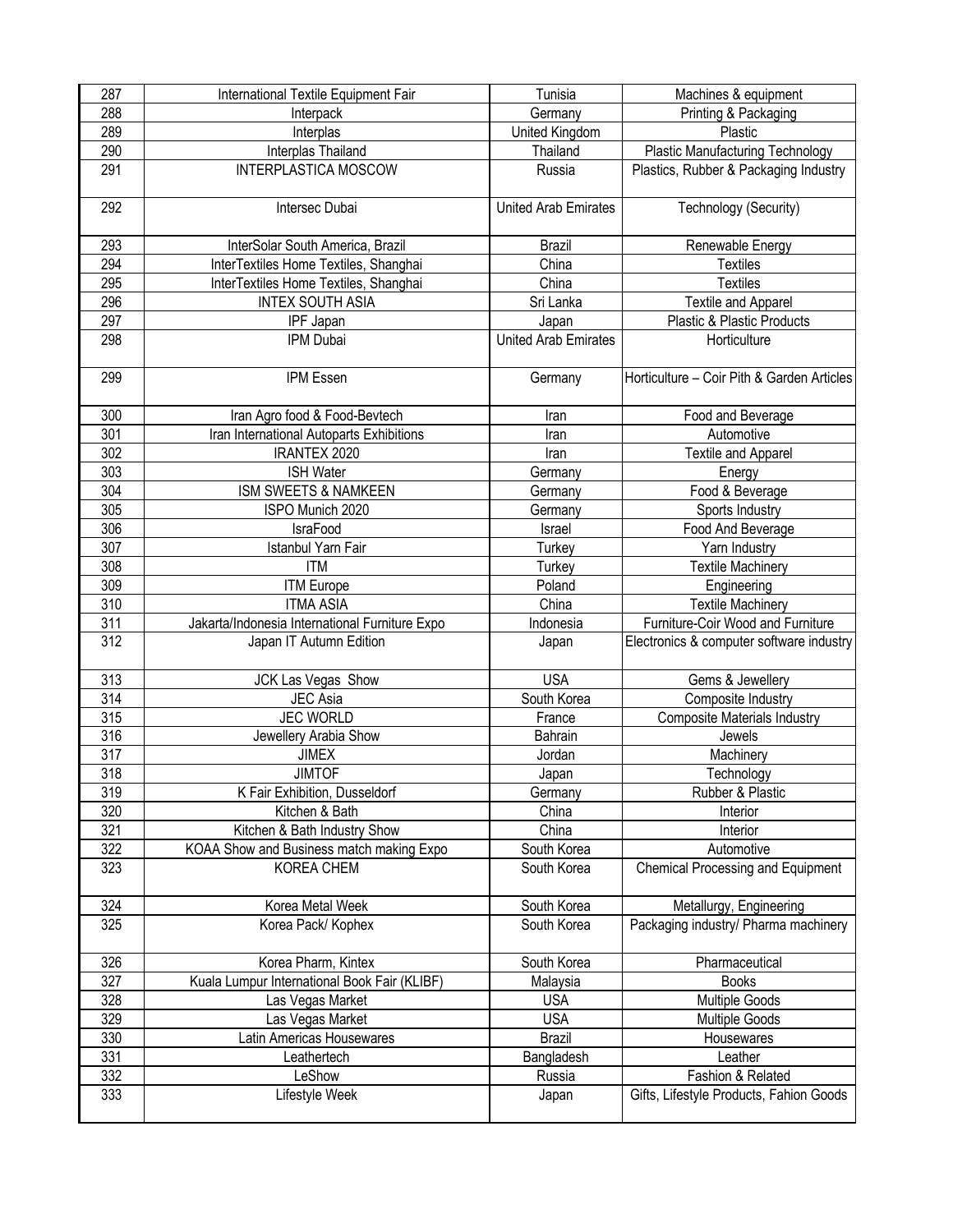| 334 | Lifestyle Week                                        | Japan                       | Gifts, Lifestyle Products, Fahion Goods                |
|-----|-------------------------------------------------------|-----------------------------|--------------------------------------------------------|
| 335 | Lifestyle Week                                        | Japan                       | Gifts, Lifestyle Products, Fahion Goods                |
| 336 | Lineapelle                                            | Italy                       | Leather                                                |
| 337 | Lineapelle                                            | Italy                       | Leather                                                |
| 338 | <b>MACTECH</b>                                        | Egypt                       | Metal & Machinery                                      |
| 339 | MAGIC, LAS VEGAS                                      | <b>USA</b>                  | Fashion and Apparel                                    |
| 340 | <b>MAKTEK Eurasia</b>                                 | Turkey                      | Engineering, machine tool, metal, sheet<br>processing. |
| 341 | Manufacturing Expo MICAM-The Shoe Event               | Italy                       | Footwear Industry                                      |
| 342 | Manufacturing Expo MICAM-The Shoe Event               | Italy                       | Footwear Industry                                      |
| 343 | Manufacturing Indonesia                               | Indonesia                   | Equipment, Material                                    |
| 344 | MARBLE - International Natural Stone and Technologies | Turkey                      | Marble                                                 |
|     | Fair                                                  |                             |                                                        |
| 345 | MARMOMACC-INTERNATIONAL STONE FAIR                    | Italy                       | <b>Stones</b>                                          |
| 346 | Marrakech Airshow                                     | Morocco                     | <b>Aircraft Exhibition</b>                             |
| 347 | Marseille International Fair                          | France                      | Textile & Related                                      |
| 348 | <b>MCE MOSTRA</b>                                     | Italy                       | Renewable Energy                                       |
| 349 | Mebelexpo Uzbekistan                                  | Uzbekistan                  | Furniture & woodwork                                   |
| 350 | Mecanica                                              | <b>Brazil</b>               | Machinery                                              |
| 351 | MedExpo Bangladesh                                    | Bangladesh                  | Healthcare                                             |
| 352 | Medi Pharma Expo                                      | Vietnam                     | Medical & Pharma                                       |
| 353 | Medica Trade Fair                                     | Germany                     | <b>Medical Sector</b>                                  |
| 354 | Medical Expo                                          | Morocco                     | <b>Health Show</b>                                     |
| 355 | Medical Fair Asia                                     | Singapore                   | Medical Equipments & Hospital Supplies                 |
| 356 | Medicare Colombo                                      | Sri Lanka                   | Medical                                                |
| 357 | Mediterranean Agriculture Show and Food Industries    | Tunisia                     | Agriculture and food industry                          |
| 358 | MediTex Bagladesh                                     | Bangladesh                  | Healthcare                                             |
| 359 | Mega Show, Hong Kong                                  | China                       | Gift and Housewares                                    |
| 360 | Mega Show, Hong Kong                                  | China                       | Gift and Housewares                                    |
| 361 | <b>Metal Casting Congress</b>                         | <b>USA</b>                  | <b>Metal Casting</b>                                   |
| 362 | Metal Kielce                                          | Poland                      | Metal                                                  |
| 363 | METAL TECH CENTRAL ASIA, KAZAKHASTAN                  | Kazakhstan                  | Mining Equipement                                      |
| 364 | Metal+Metallurgy China                                | China                       | Metallurgy                                             |
| 365 | Metalex                                               | Vietnam                     | Machine tool                                           |
| 366 | METALLOOBRABOTKA 2020                                 | Russia                      | Metal                                                  |
| 367 | Metallurgiya-Litmash 2020                             | Russia                      | Metals                                                 |
| 368 | Metallurgy Russia                                     | Russia                      | Metal                                                  |
| 369 | MICAM-The Shoe Event                                  | Italy                       | Footwear                                               |
| 370 | MICAM-The Shoe Event                                  | Italy                       | Footwear                                               |
| 371 | Mida International Handicrafts                        | Italy                       | Handicrafts                                            |
| 372 | Middle East Electricity Exhibition & Conference (MEE) | <b>United Arab Emirates</b> | Lead battery industry                                  |
| 373 | MIDDLE EAST NATURAL & ORGANIC PRODUCT EXPO            | <b>United Arab Emirates</b> | Natural & Organic Products                             |
| 374 | Midest                                                | France                      | Metal Processing, Industrial Fasteners                 |
| 375 | <b>MIFB</b>                                           | Malaysia                    | Food and Beverage                                      |
| 376 | Miningmetals Uzbekistan                               | Uzbekistan                  | Mining                                                 |
| 377 | <b>MIPCOM</b>                                         | France                      | <b>Entertainment Industry</b>                          |
| 378 | Mipel - The Bag Show                                  | Italy                       | Leather Goods & fashion                                |
| 379 | Mipel - The Bag Show                                  | Italy                       | Leather Goods & fashion                                |
| 380 | Mobile World Congress                                 | <b>USA</b>                  | Mobile Industry                                        |
| 381 | Mobile World Congress                                 | Spain                       | Communication                                          |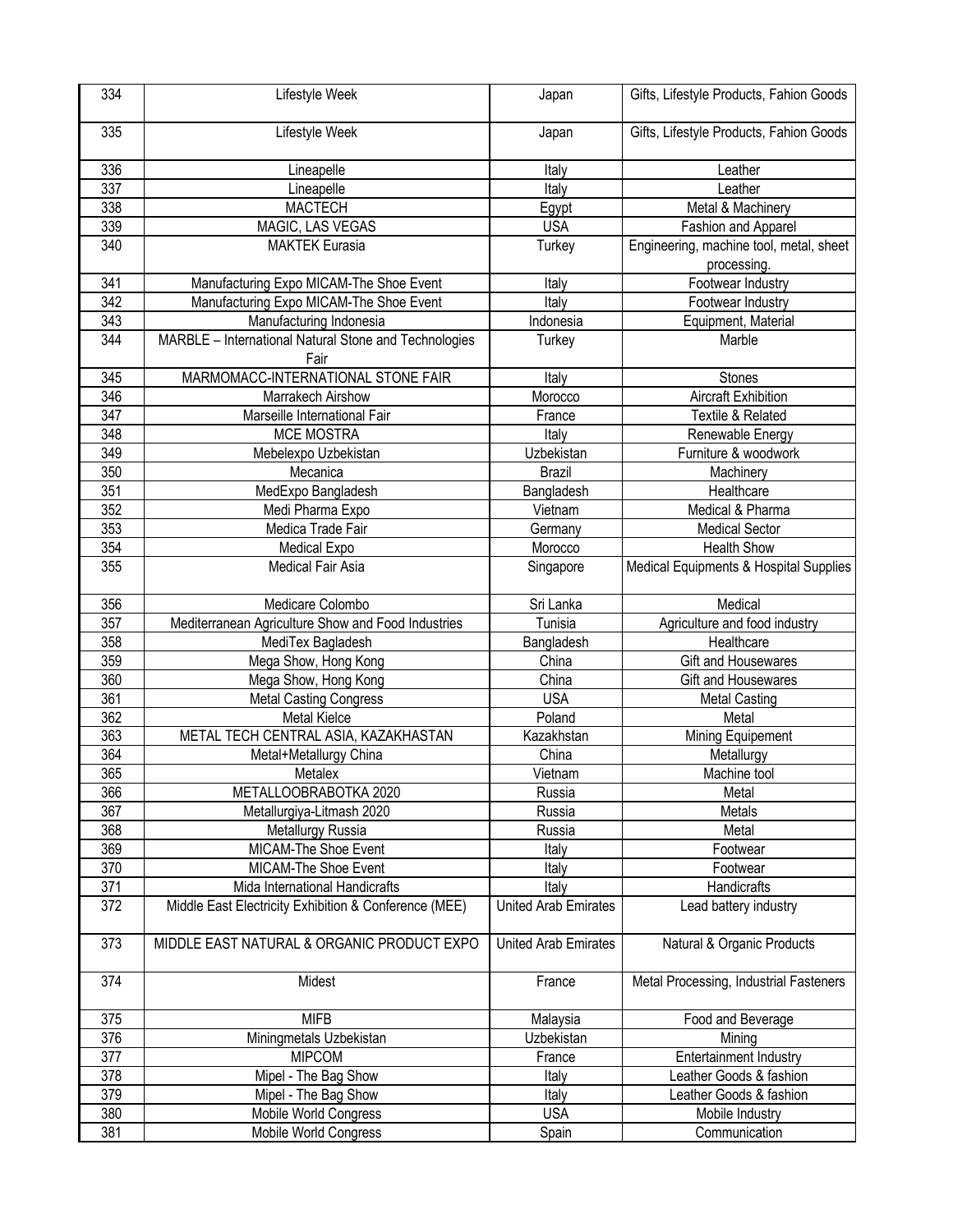| 382 | Morocco Fashion and Tex                                | Morocco                     | Fashio & Aparell                          |
|-----|--------------------------------------------------------|-----------------------------|-------------------------------------------|
| 383 | Mosshoes/Mospel, Fair                                  | Russia                      | Leather and Footwear                      |
| 384 | Mosshoes/Mospel, Fair                                  | Russia                      | Leather and Footwear                      |
| 385 | M'SIA PACK AND FOODPRO                                 | Malaysia                    | Packaging & Food Processing               |
| 386 | <b>MSV</b>                                             | Czech Republic              | Industrial Mahinery and Technology        |
| 387 | Mtech Osaka                                            | Japan                       | Metal & Metal Equip                       |
| 388 | Myanbuild                                              | Myanmar                     | Machinery                                 |
| 389 | Myanmar Pack                                           | Myanmar                     | Packaging                                 |
| 390 | <b>NATEXPO</b>                                         | France                      | Organic Products                          |
| 391 | National Hardware Show                                 | <b>USA</b>                  | Hardware                                  |
| 392 | National Stationery Show                               | <b>USA</b>                  | Stationery                                |
| 393 | National Stationery Show                               | <b>USA</b>                  | Stationery                                |
| 394 | Nature-Health Fair                                     | Slovenia                    | Lifestyle                                 |
| 395 | NEPAL MEDICAL SHOW 2020                                |                             | <b>Medical Instruments</b>                |
|     |                                                        | Nepal                       |                                           |
| 396 | Nordic Organic Food Fair                               | Sweden                      | Organic Food & Drink                      |
| 397 | NY Now                                                 | <b>USA</b>                  | <b>Consumer Goods</b>                     |
| 398 | NY Now                                                 | <b>USA</b>                  | <b>Consumer Goods</b>                     |
| 399 | Oman Plast                                             | Oman                        | Plastic, Rubber, Printing, Packaging etc. |
| 400 | Organic Food Iberia                                    | Spain                       | Organic Trade Fair                        |
| 401 | O'zupack-O'zbekinprint, Bookfair Uzbekistan            | Uzbekistan                  | <b>Books</b>                              |
| 402 | Pack Expo                                              | <b>USA</b>                  | Printing & Packaging                      |
| 403 | Pack Print International                               | Thailand                    | Print & Packaging                         |
| 404 | Packprintplast                                         | Philippines                 | Plastics, Printing & Packaging            |
| 405 | Paper World                                            | <b>United Arab Emirates</b> | Paper & Stationery                        |
|     |                                                        |                             |                                           |
| 406 | Paperworld                                             | Germany                     | Stationery and Consumer goods             |
| 407 | PHARMACONEX                                            | Egypt                       | Pharma                                    |
| 408 | PhilConstruct, Cebu                                    | Philippines                 | Construction                              |
| 409 | Philippine Die & Mold Machine Tools Exhibition (PDMEX) | Philippines                 | Machinery                                 |
| 410 | Plast Eurasia Istanbul                                 | Turkey                      | Plastics & Rubber                         |
| 411 | Plastex Uzbekistan                                     | Uzbekistan                  | Plastics & Packaging                      |
| 412 | Plastic & Rubber                                       | Indonesia                   | Plastic & Rubber                          |
| 413 | Plastivision Arabia                                    | <b>United Arab Emirates</b> | Packaging, Plastic, Rubber, printing      |
|     |                                                        |                             |                                           |
| 414 | Power & Energy Africa                                  | Kenya                       | Energy                                    |
| 415 | POWER GEN                                              | <b>USA</b>                  | Power                                     |
| 416 | Power Uzbekistan                                       | Uzbekistan                  | Power                                     |
| 417 | <b>PRINT</b>                                           | Philippines                 | Printing & Packaging                      |
| 418 | <b>PRINT</b>                                           | <b>USA</b>                  | Printing industry                         |
| 419 | Prod Expo                                              | Russia                      | Food, Beverages & raw material/           |
| 420 |                                                        |                             | ingredients                               |
|     | Profood, Propack, Agbiz                                | Sri Lanka                   | Packaging & Food Processing               |
| 421 | ProPak Asia                                            | Thailand                    | Processing and Packaging                  |
| 422 | RAX International Exhibition                           | Israel                      | <b>Electrical Engineering</b>             |
| 423 | Reed Gift Expo                                         | Australia                   | <b>Multiple Products</b>                  |
| 424 | Renewable energy Show                                  | Bangladesh                  | Energy                                    |
| 425 | Royal Flora                                            | Netherlands                 | Floriculture                              |
| 426 | Rwanda International Trade Fair                        | Rwanda                      | <b>Multiple Products</b>                  |
| 427 | Saim                                                   | Morocco                     | Agriculture                               |
| 428 | Salon Bio & Co                                         | France                      |                                           |
| 429 | Security Essen                                         | Germany                     | Security Industry                         |
| 430 | Security Expo SENA 2020                                | Tunisia                     | Security                                  |
| 431 |                                                        |                             |                                           |
|     | Seoul International Book Fair                          | South Korea                 | <b>Books</b>                              |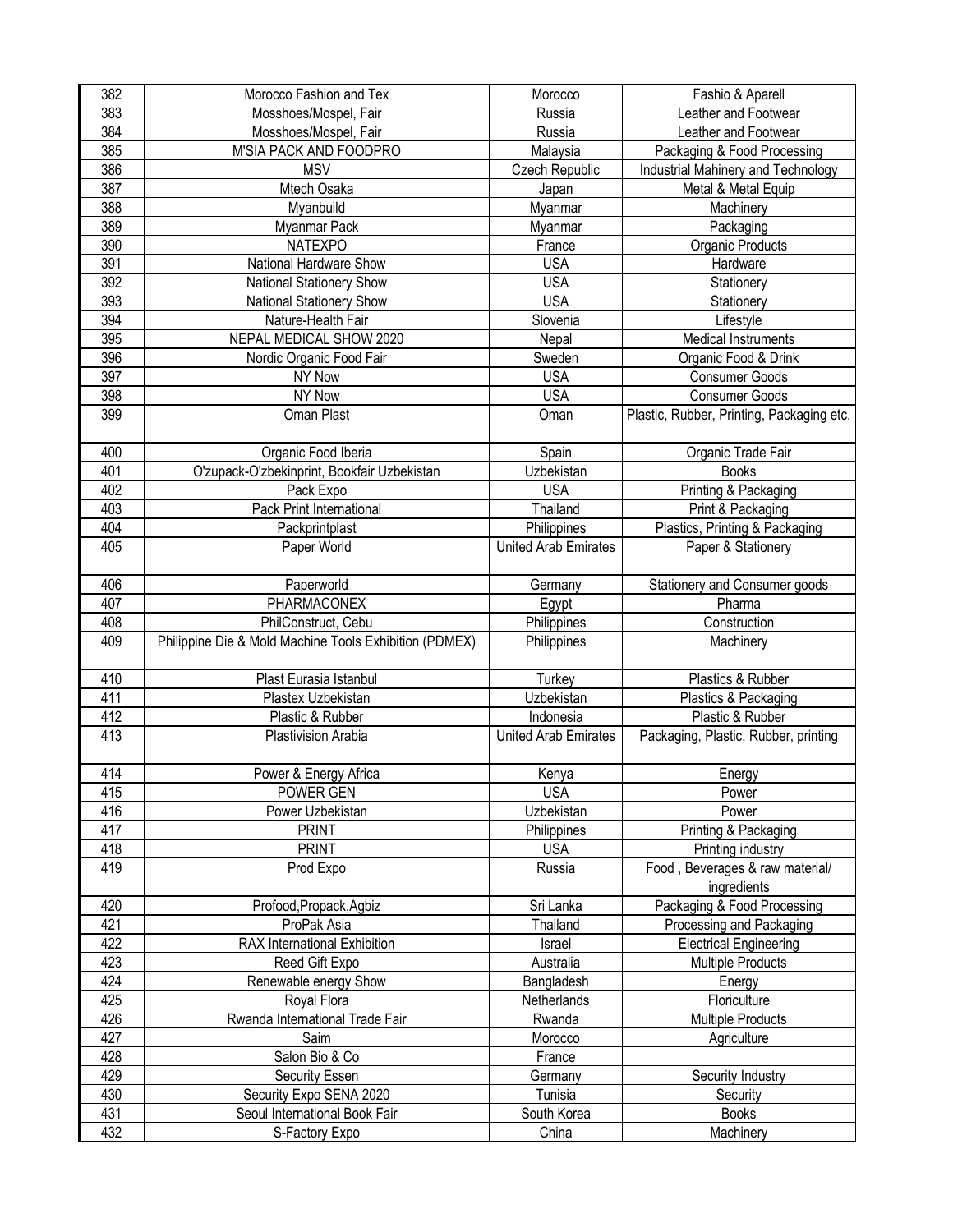| 433 | Shanghai International Lithium Battery Industry Fair         | China                       | Energy                                            |
|-----|--------------------------------------------------------------|-----------------------------|---------------------------------------------------|
| 434 | She Trades Global                                            | United Kingdom              | Beauty, Wellness, IT etc                          |
| 435 | Shoes & Leather                                              | China                       | Footwear                                          |
| 436 | Shoes & Leather Fair                                         | Vietnam                     | Leather                                           |
| 437 | SIAL                                                         | France                      | Food & Beverage                                   |
| 438 | <b>SIAL CANADA</b>                                           | Canada                      | Food                                              |
| 439 | SIAL Interfood Jakarta                                       | Indonesia                   | Food                                              |
| 440 | <b>SIB</b>                                                   | Morocco                     | Casablanca Building                               |
| 441 | Simtos                                                       | South Korea                 | Manufacturing                                     |
| 442 | Singapore International Jewellery Expo                       | Singapore                   | Gems & Jewellery                                  |
| 443 | Sino Corrugated International Fair, Dongguan                 | China                       | Corrugated, paper materials                       |
| 444 | Sino Corrugation Sino Folding                                | China                       | Packaging                                         |
| 445 | Skin and Beauty                                              | Bangladesh                  | Cosmetics                                         |
| 446 | <b>Smart Mobility Summit</b>                                 | Israel                      | Technologies and Future Business                  |
| 447 | Softwave Korea, Seoul                                        | South Korea                 | Model<br>Electronics & computer software industry |
| 448 | Solar Bangladesh                                             | Bangladesh                  | Energy                                            |
| 449 | Source Direct @ ASD                                          | <b>USA</b>                  | <b>Consumer Goods</b>                             |
| 450 | Source Direct ASD                                            | <b>USA</b>                  | <b>Multiple Goods</b>                             |
| 451 | Sourcing at Magic Show                                       | <b>USA</b>                  | Fashion                                           |
| 452 | Spielwarenmesse International Toy Fair                       | Germany                     | Toys and Consumer Products                        |
| 453 | Spring Fair                                                  | United Kingdom              | Multi products                                    |
| 454 | Sri Lanka Footwear & Leather Exhibition.                     | Sri Lanka                   | Leather & Footwear                                |
| 455 | Stomatology Uzbekistan                                       | Uzbekistan                  | Dental                                            |
| 456 | Sudan International Mining Business Forum & Exhibition       | Sudan                       | Mining                                            |
| 457 |                                                              | <b>USA</b>                  | Food                                              |
| 458 | Summer Fancy Food Show<br>Swahili International Tourism Expo | Tanzania                    | Tourism                                           |
| 459 | Sydney Royal Easter Show                                     | Australia                   | Multiple Products                                 |
| 460 | Taipei International Industrial Automation Exhibition        | Taiwan                      | Technology                                        |
| 461 | TENAGA EXPO & FORUM                                          | Malaysia                    | Power & Electricity                               |
| 462 | Tendence                                                     | Germany                     | <b>Consumer Goods</b>                             |
| 463 | TexStyle Expo                                                | Algeria                     | Textile                                           |
| 464 | <b>Textailor Expo</b>                                        | <b>Bulgaria</b>             | <b>Textiles</b>                                   |
| 465 | Textillegprom 2021                                           | Russia                      | <b>Textile &amp; Facbrics</b>                     |
| 466 | <b>TEXWORLD PARIS</b>                                        | France                      | Fashion and Fabrics                               |
| 467 | <b>TEXWORLD PARIS</b>                                        | France                      | Fashion and Fabrics                               |
| 468 | THAIFEX-World of Food Asia                                   | Thailand                    | Food and Beverage                                 |
| 469 | <b>Thailand Lab</b>                                          | Thailand                    | Laboratory Equipment                              |
| 470 | The Chinese New Year Shopping Festival & Imported Goods      | China                       | <b>Multiple Goods</b>                             |
|     | <b>Trade Fair</b>                                            |                             |                                                   |
| 471 | The Battery Show                                             | <b>USA</b>                  | Energy                                            |
| 472 | The Big 5 Construct North Africa                             | Morocco                     | <b>Building and Construction</b>                  |
| 473 | The Food Bangladesh International Expo                       | Bangladesh                  | Food And Beverage                                 |
| 474 | The Hotel Show                                               | <b>United Arab Emirates</b> | Hospitality                                       |
| 475 | The Khimia international                                     | Russia                      | Chemicals                                         |
| 476 | The Slovak Matchmaking Fair                                  | Slovakia                    | <b>Business Development</b>                       |
| 477 | The Slovak Matchmaking Fair Nitra                            | Slovakia                    | <b>Business Development</b>                       |
| 478 | Thessaloniki International Fair                              | Greece                      | Commercial exhibition                             |
| 479 | <b>TIHE</b>                                                  | Uzbekistan                  | Healthcare                                        |
| 480 | Tokyo International Gift Show                                | Japan                       | Gift/ Consumer Goods                              |
| 481 | <b>TRAFS</b>                                                 | Thailand                    | Retail, Food & Hospitality                        |
| 482 | Translogistica                                               | Uzbekistan                  | <b>Transport and Logistics</b>                    |
| 483 | Tunisia Aerospace & Defense Exhibition                       | Tunisia                     | aerospace and defense                             |
| 484 | <b>UIPSE</b>                                                 | Uzbekistan                  |                                                   |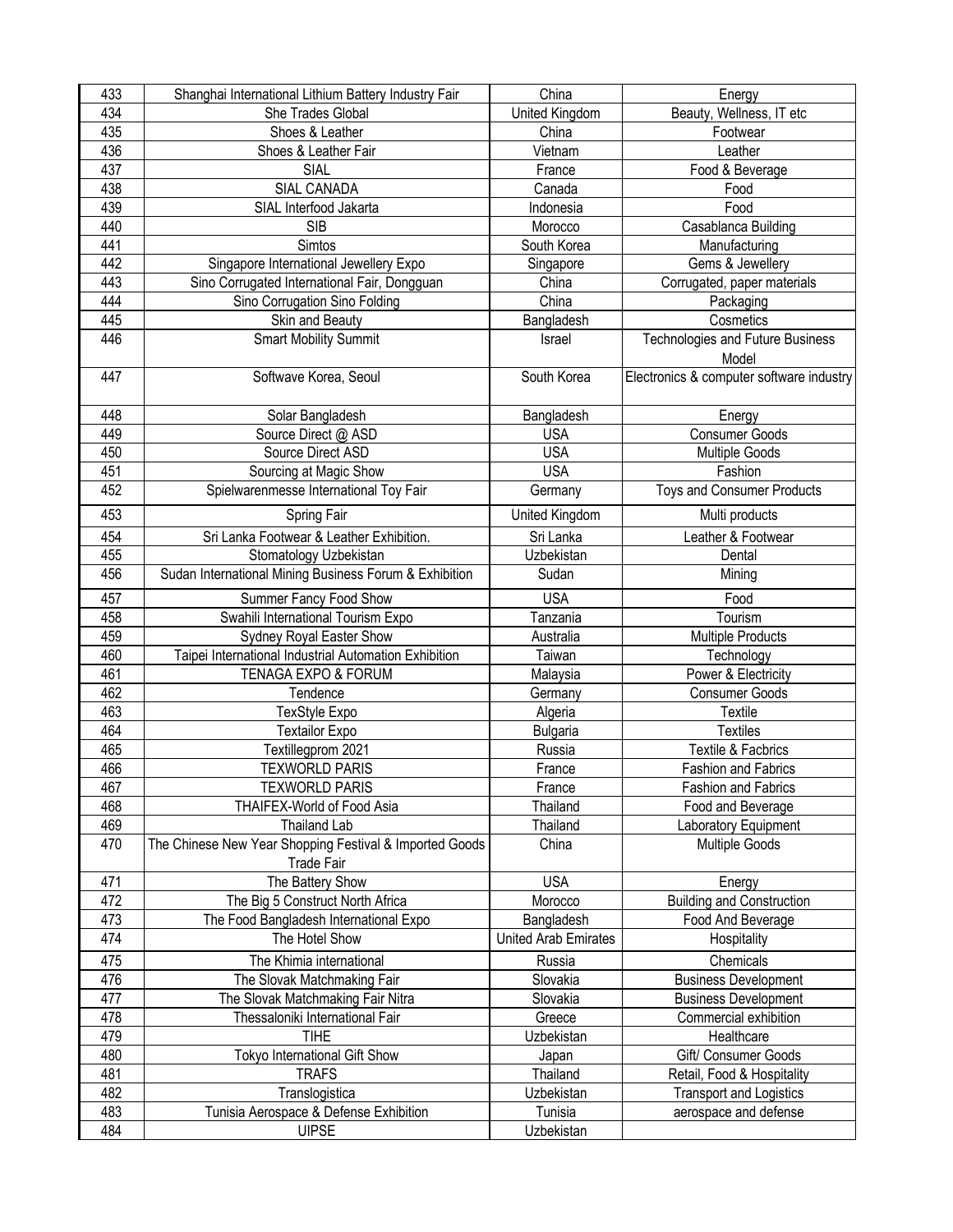| 485              | Uzagroexpo                                                  | Uzbekistan                  | Agriculture                              |
|------------------|-------------------------------------------------------------|-----------------------------|------------------------------------------|
| 486              | Uzenergyexpo                                                | Uzbekistan                  | Energy                                   |
| 487              | Uzfood                                                      | Uzbekistan                  | Food & Beverage                          |
| 488              | Uzmedexpo                                                   | Uzbekistan                  | Medical                                  |
| 489              | Uzprodexpo                                                  | Uzbekistan                  | Food & Beverage                          |
| 490              | Uzsecureexpo                                                | Uzbekistan                  | Security                                 |
| 491              | Uzstroyexpo                                                 | Uzbekistan                  | Construction                             |
| 492              | Uztextileexpo                                               | Uzbekistan                  | Textile                                  |
| 493              | Valencia International Furniture and Lighting Fair          | Spain                       | Furniture and Lighting Fair              |
| 494              | Vicenza Oro Dubai International Jewellery Show              | <b>United Arab Emirates</b> | Jewels                                   |
|                  |                                                             |                             |                                          |
| 495              | Vietfood, beverage & Propack                                | Vietnam                     | Food and Beverage                        |
| 496              | Vietnam Expo                                                | Vietnam                     | Electronics                              |
| 497              | Vietnam International Exhibition on Chemical Industry       | Vietnam                     | Chemicals                                |
| 498              | Vietnam International Textile and Garment Industry          | Vietnam                     | Textile & Aparrel                        |
|                  | Exhibition                                                  |                             |                                          |
| 499              | Vietnam International Trade Fair                            | Vietnam                     | <b>Pharmaceutical Products</b>           |
| 500              |                                                             | Vietnam                     |                                          |
| 501              | <b>VIETNAM PLAST</b>                                        | Poland                      | Plastic & Rubber                         |
|                  | Warsaw Food Expo                                            |                             | Food                                     |
| 502              | Warsaw Home                                                 | Poland                      | Interior design                          |
| 503              | Water, Energy, Technology and Irrigation Exhibition (WETIX) | Sudan                       | Energy                                   |
|                  | Sudan                                                       |                             |                                          |
| 504              | WBENC Conference and Trade Fair, Atlanta, Georgia           | <b>USA</b>                  | Handicrafts                              |
| 505              | WEBIT.FESTIVAL TRADE EXPO                                   | Spain                       | Technology (Start-ups)                   |
| 506              | Who's Next                                                  | France                      | Fashion and Apparel                      |
| 507              | Who's Next                                                  | France                      | Fashion and Apparel                      |
| 508              | Winter Fancy Food Show                                      | <b>USA</b>                  | Food                                     |
| 509              | Women Leader Summit                                         | <b>United Arab Emirates</b> | <b>Business Services - Education and</b> |
|                  |                                                             |                             | Training                                 |
| 510              | Women of Silicon Valley                                     | <b>USA</b>                  | Technology                               |
| $\overline{511}$ | World Expo                                                  | <b>United Arab Emirates</b> | Multiproducts                            |
|                  |                                                             |                             |                                          |
| 512              | World Food Istanbul                                         | Turkey                      | Food                                     |
| $\overline{513}$ | World Food Moscow                                           | Russia                      | Food and Beverage                        |
| $\overline{514}$ | World Food Poland                                           | Poland                      | Food & Beverage                          |
| 515              | World Travel Mart                                           | United Kingdom              | Tourism                                  |
| 516              | Xiamen Stone Fair                                           | China                       | Stone                                    |
| 517              | Zimbabwe Int'l Trade Fair                                   | Zimbabwe                    | <b>Multiple Products</b>                 |
| 518              | National Home Show                                          | Canada                      | Home Accessories                         |
| 519              | <b>Belarus Medica</b>                                       | <b>Belarus</b>              | Healthcare                               |
| 520              | The Great India Carnival 2021                               | Canada                      | <b>Entertainment Industry</b>            |
| 521              | The Inspired Home Show                                      | <b>USA</b>                  | Housewares                               |
| 522              | Home Show                                                   | Italy                       | Housewares                               |
| 523              | ANUGA                                                       | Germany                     | Food Technology                          |
| 524              | Cologne                                                     | Germany                     | Hardware                                 |
| 525              | Tool and Gardex Show                                        | Japan                       | Garden and outdoor living products       |
| 526              | Saudi Build                                                 | Saudi Arabia                | Construction                             |
| 527              | International Jewellery Tokyo (IJT)                         | Japan                       | Jewellery                                |
| 528              | Jaffna International Trade Fair(Jitf)                       | Sri Lanka                   | <b>Multiple Goods</b>                    |
| 529              | Dhaka International Trade                                   | Bangladesh                  | <b>Multiple Goods</b>                    |
| 530              | Automechanika                                               | South Africa                | Auto Industry                            |
| 531              | <b>BTL Lisbon Travel Market</b>                             | Portugal                    | Travel                                   |
| 532              | International Food & Drink London                           | United Kingdom              | Food and Bevarages                       |
| 533              | Mega Built                                                  | Indonesia                   | Construction                             |
| 534              | TAIPEI INTERNATIONAL PLASTIC & RUBBER INDUSTRY              | Taiwan                      | PLASTIC & RUBBER                         |
|                  | SHOW, TAIPEI TAIWAN                                         |                             |                                          |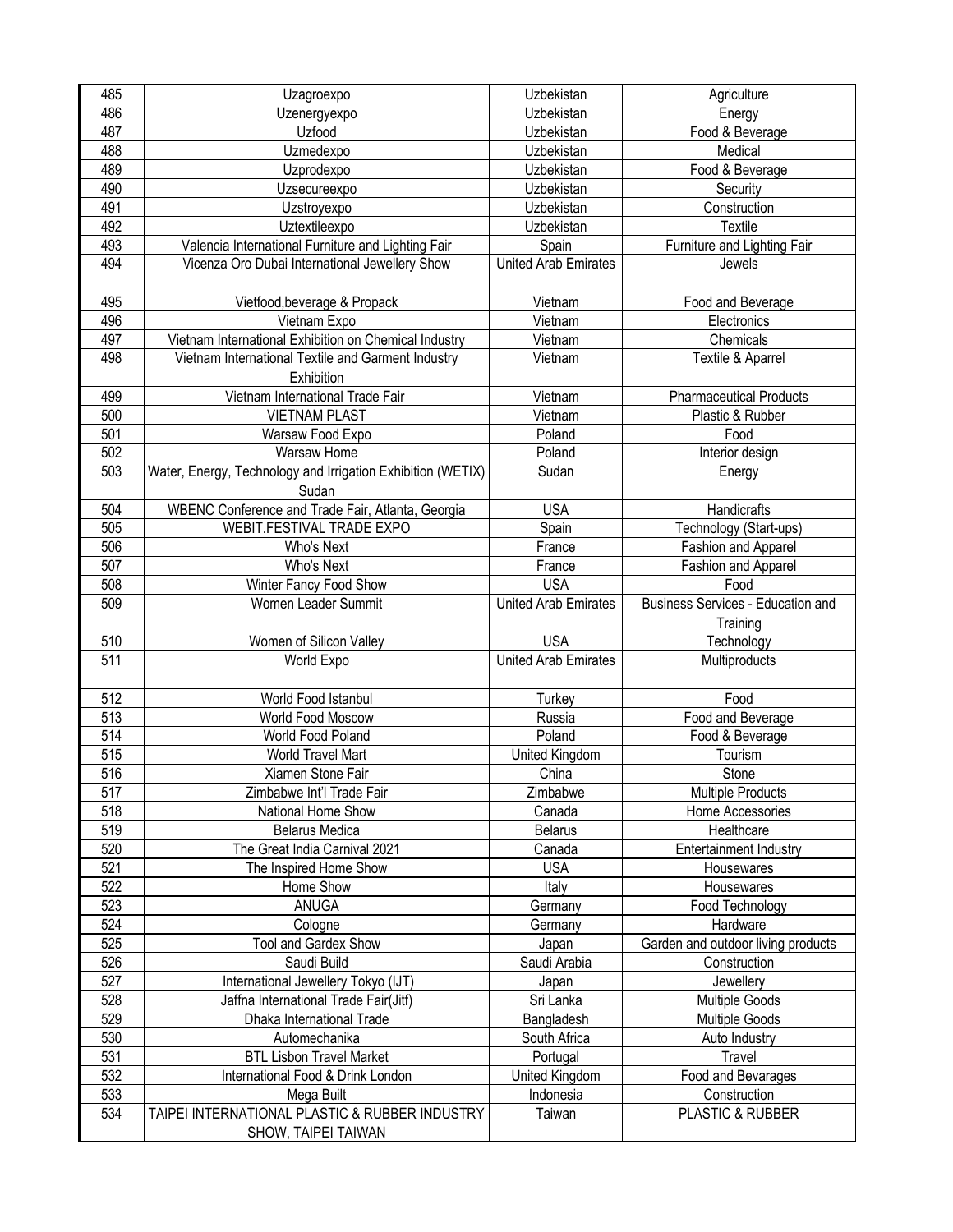| 535 | CHINA PLASTICS INDUSTRY EXPO                           | China                       | PLASTIC & PACKAGING                   |
|-----|--------------------------------------------------------|-----------------------------|---------------------------------------|
| 536 | Arabplast                                              | <b>United Arab Emirates</b> | <b>Plastics</b>                       |
|     |                                                        |                             |                                       |
| 537 | Stone Industry, Moscow                                 | Russia                      | Natural Stone                         |
| 538 | Metalex                                                | Thailand                    | Subcontracting, Mechanical Components |
| 539 | Agritechnica                                           | Germany                     | Agriculture                           |
| 540 | <b>Index Saudi</b>                                     | Saudi Arabia                | Multiproducts                         |
| 541 | Hiem+Handwork                                          | Germany                     | <b>Consumer Goods</b>                 |
| 542 | Vicenza Oro                                            | Italy                       | Jewellery                             |
| 543 | WATCH & JEWELLERY MIDDLE EAST SHOW                     | <b>United Arab Emirates</b> | Jewellery                             |
|     |                                                        |                             |                                       |
| 544 | International Jewelry Exhibition                       | Kuwait                      | Jewellery                             |
| 545 | International Jewellery                                | United Kingdom              | Jewellery                             |
| 546 | Las Vegas Spring Market                                | <b>USA</b>                  | <b>Multiple Goods</b>                 |
| 547 | Las Vegas Summer Market                                | <b>USA</b>                  | <b>Multiple Goods</b>                 |
| 548 | Dutch Design Week                                      | Netherlands                 | Multiple Goods                        |
| 549 | Toronto Gift & Home Market                             | Canada                      | Gifts & Home Décor                    |
| 550 | M4 Expo                                                | Thailand                    | Multi Products                        |
| 551 | Indian Trade Exhibition                                | Israel                      | Technology                            |
| 552 | Saigonfabric                                           | Vietnam                     | <b>Textiles</b>                       |
| 553 | Productronica                                          | Germany                     | Electronics                           |
| 554 | <b>Smart Production Solutions</b>                      | Germany                     | Digital Automation                    |
| 555 | <b>Embedded World</b>                                  | Germany                     | Technology                            |
| 556 | Enlit Asia                                             | Indonesia                   | Energy                                |
| 557 | World Future Energy Summit                             | <b>United Arab Emirates</b> | Energy                                |
| 558 | Africa Health                                          | South Africa                | Healthcare                            |
| 559 | Asia Pharma                                            | Bangladesh                  | Pharmaceutical                        |
| 560 | Toronto Gift & Home Market                             | Canada                      | Gifts & Home Décor                    |
| 561 | Tokyo International Gift Show                          | Japan                       | Gift/ Consumer Goods                  |
| 562 | Korea Metal Week                                       | South Korea                 | Metallurgy, Engineering               |
| 563 | Magic Show                                             | <b>USA</b>                  | Fashion and Apparel                   |
| 564 | Indo intertex                                          | Indonesia                   | <b>Textiles</b>                       |
| 565 | Spoga Horse                                            | Germany                     | Equestrian                            |
| 566 | Canadian National Exhibition                           | Canada                      | <b>Multiple Goods</b>                 |
| 567 | Atlanta Market                                         | <b>USA</b>                  | Multiple Goods                        |
| 568 | Truck Trailer and Tyre Expo                            | <b>United Arab Emirates</b> | <b>Trailer Industry</b>               |
| 569 | Emitex                                                 | Argentina                   | <b>Textiles</b>                       |
| 570 | Simatex                                                | Argentina                   | <b>Textiles</b>                       |
| 571 | Confemaq                                               | Argentina                   | <b>Textiles</b>                       |
| 572 | Expo Medical                                           | Argentina                   | Health                                |
| 573 | Expo Papeleria                                         | Argentina                   | Stationery                            |
| 574 | International Crafts Fair                              | Argentina                   | Artisans                              |
| 575 | Vivienda                                               | Paraguay                    | Real Estate and Home Décor            |
| 576 | Expo Hogar                                             | Uruguay                     | Furniture and Home Décor              |
| 577 | Expo Outdoor                                           | Uruguay                     | Sports and Leisure                    |
| 578 | Austropharm                                            | Austria                     | Pharmaceutical                        |
| 579 | <b>Smart Automation</b>                                | Austria                     | <b>Industrial Automation</b>          |
| 580 | Renexpo, INTERHYDRO                                    | Austria                     | Energy                                |
| 581 | AutoZum                                                | Austria                     | Automotive                            |
| 582 | Powerdays                                              | Austria                     | Electrical                            |
| 583 | Intertool                                              | Austria                     | Metalworking                          |
| 584 | <b>INTERALPIN</b>                                      | Austria                     | Alpine Technologies                   |
| 585 | China International Jewellery Fair                     | China                       | Jewellery                             |
| 586 | China International Trade Fair for Apparel Fabrics and | China                       | <b>Textile and Apparel</b>            |
|     | Accessories                                            |                             |                                       |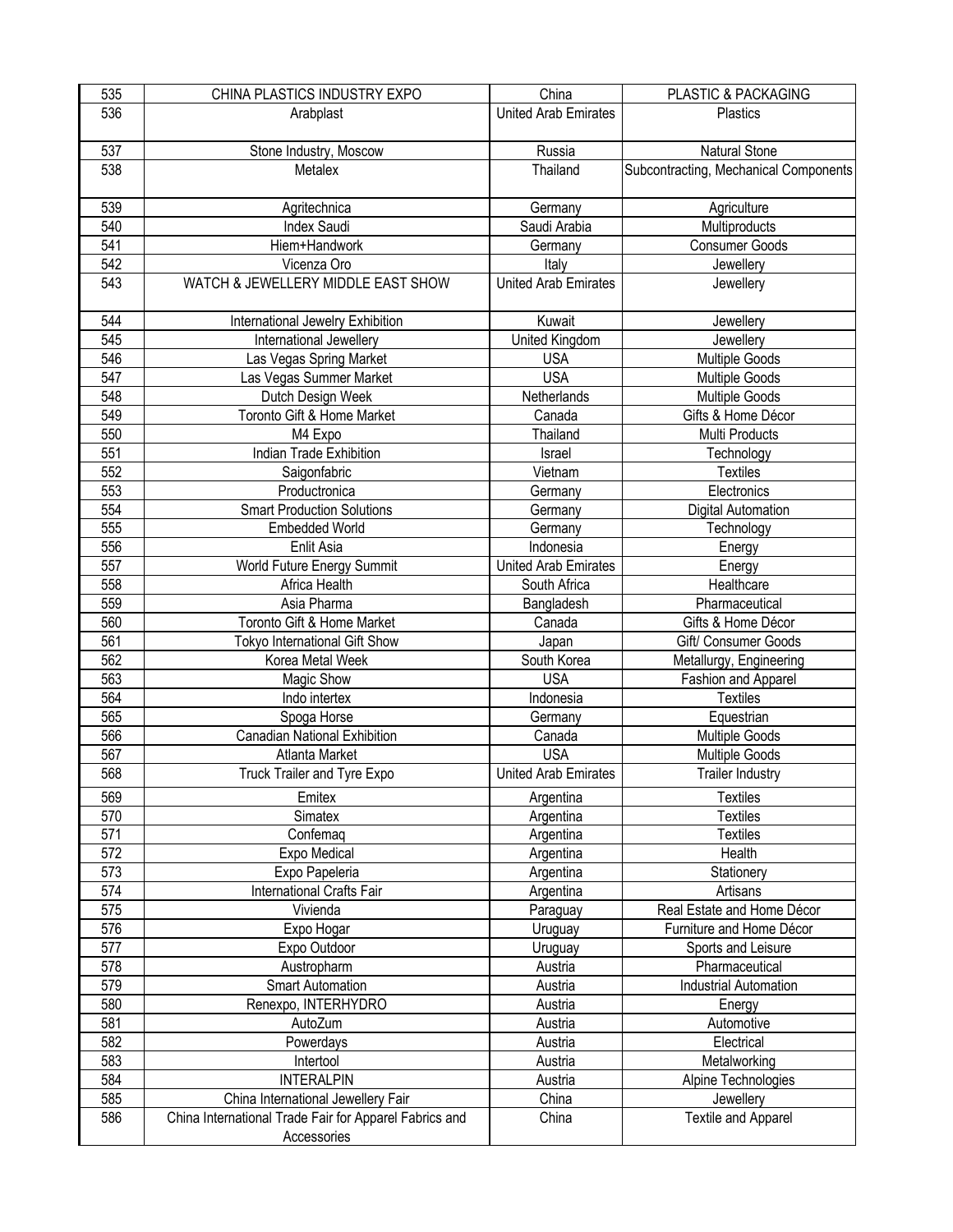| 587 | Asia Expo 2021                                                                              | <b>Brunei</b> | Construction                              |
|-----|---------------------------------------------------------------------------------------------|---------------|-------------------------------------------|
| 588 | Consumer Fair by D'sunlit                                                                   | <b>Brunei</b> | Consumer goods                            |
| 589 | <b>Brunei December Festival</b>                                                             | Brunei        | Tourism                                   |
| 590 | Guyana's Trade and Investment Exposition (GUYEXPO)                                          | Guyana        | Trade and Investment                      |
| 591 | Berbice Export and Trade Fair                                                               | Guyana        | <b>Multiple Sectors</b>                   |
| 592 | <b>International Building Expo</b>                                                          | Guyana        | Construction                              |
| 593 | Housing Expo                                                                                | Guyana        | <b>Construction and Housing</b>           |
| 594 | <b>Timber Expo</b>                                                                          | Guyana        | wooden Products                           |
| 595 | UncappeD                                                                                    | Guyana        | Agro-processing                           |
| 596 | Guyana Trade and Investment Exhibition (GUYTIE)                                             | Guyana        | Trade and Investment                      |
| 597 | Abuja International Trade Fair                                                              | Nigeria       | Fashion                                   |
| 598 | Lagos International Trade Fair                                                              | Nigeria       | Multiple sectors                          |
| 599 | Kaduna International Trade Fair                                                             | Nigeria       | Multiple sectors                          |
| 600 | Kano International Trade Fair                                                               | Nigeria       | Multiple sectors                          |
| 601 | TZB Expo                                                                                    | Slovakia      | Electrical                                |
| 602 | Coneco and Racioenergy                                                                      | Slovakia      | Construction                              |
| 603 | Myanmar International Plastic, Rubber, Printing & Packaging<br><b>Industries Exhibition</b> | Myanmar       | Plastics and Packaging                    |
| 604 | Myanmar Agrotek Foodtek                                                                     | Myanmar       | Agriculture technology                    |
| 605 | The International Exhibition for Agro Food Industry                                         | Algeria       | Agriculture                               |
| 606 | The International Exhibition for Construction and                                           | Algeria       | Construction                              |
|     | <b>Construction Material</b>                                                                |               |                                           |
| 607 | The Algiers International Trade Fair                                                        | Algeria       | <b>Multiple Sectors</b>                   |
| 608 | The International Pharmaceutical Exhibition                                                 | Algeria       | Pharmaceuticals                           |
| 609 | The International Fair for Automobile Spare Parts and                                       | Algeria       | Automobile                                |
|     | Accessories                                                                                 |               |                                           |
| 610 | MoBay Expo                                                                                  | Bahamas       | No Update on Event                        |
| 611 | Expo Jamaica                                                                                | Jamaica       | <b>Multiple Sectors</b>                   |
| 612 | Autumn Fair                                                                                 | Bahrain       | Multiple goods                            |
| 613 | Bahrain International Garden Show                                                           | Bahrain       | Garden and outdoor living products        |
| 614 | <b>CIM</b>                                                                                  | Canada        | Mining Industry                           |
| 615 | Liquid Natural Gas Export Conference and Exhibition                                         | Canada        | Energy                                    |
| 616 | The Global Energy Show                                                                      | Canada        | Energy                                    |
| 617 | The Franchise Expo                                                                          | Canada        | Franchise & Business                      |
| 618 | World of Wheels                                                                             | Canada        | Automobile and Spare parts                |
| 619 | Craffiti                                                                                    | Egypt         | Handicrafts                               |
| 620 | Vietnam International Furniture and Home Accessories Fair                                   | Vietnam       | Home Accessories                          |
| 621 | <b>VIETBUILD HANOI</b>                                                                      | Vietnam       | <b>Construction and Building Material</b> |
| 622 | Inmex Vietnam                                                                               | Vietnam       | Maritime equipment                        |
| 623 | Vietbuild TP.HCM                                                                            | Vietnam       | <b>Construction and Building Material</b> |
| 624 | Vietnam Medi-Pharm                                                                          | Vietnam       | Healthcare                                |
| 625 | Vietnam Hospital                                                                            | Vietnam       | Healthcare                                |
| 626 | Vietnam Medical Tourism                                                                     | Vietnam       | Healthcare                                |
| 627 | Vietnam Dental                                                                              | Vietnam       | Healthcare                                |
| 628 | Medi Pharma Vietnam Expo                                                                    | Vietnam       | Healthcare                                |
| 629 | Vietfood and Beverage and Propack Vietnam                                                   | Vietnam       | Food, Beverage and Packaging              |
| 630 | Vietfood and Beverage and Propack Vietnam                                                   | Vietnam       | Food, Beverage and Packaging              |
| 631 | Vietnam Expo in Ho Chi Minh city                                                            | Vietnam       | Multiple goods                            |
| 632 | Hardware and Handtool Vietnam                                                               | Vietnam       | Machinery                                 |
| 633 | Vietnam Sport Show                                                                          | Vietnam       | <b>Sports Equipments</b>                  |
| 634 | Garden and Landscape Vietnam                                                                | Vietnam       | Horticulture                              |
| 635 | Vietnam Motor Show                                                                          | Vietnam       | Automobile                                |
| 636 | Shoes & Leather Hanoi                                                                       | Vietnam       | Leather and Footwear                      |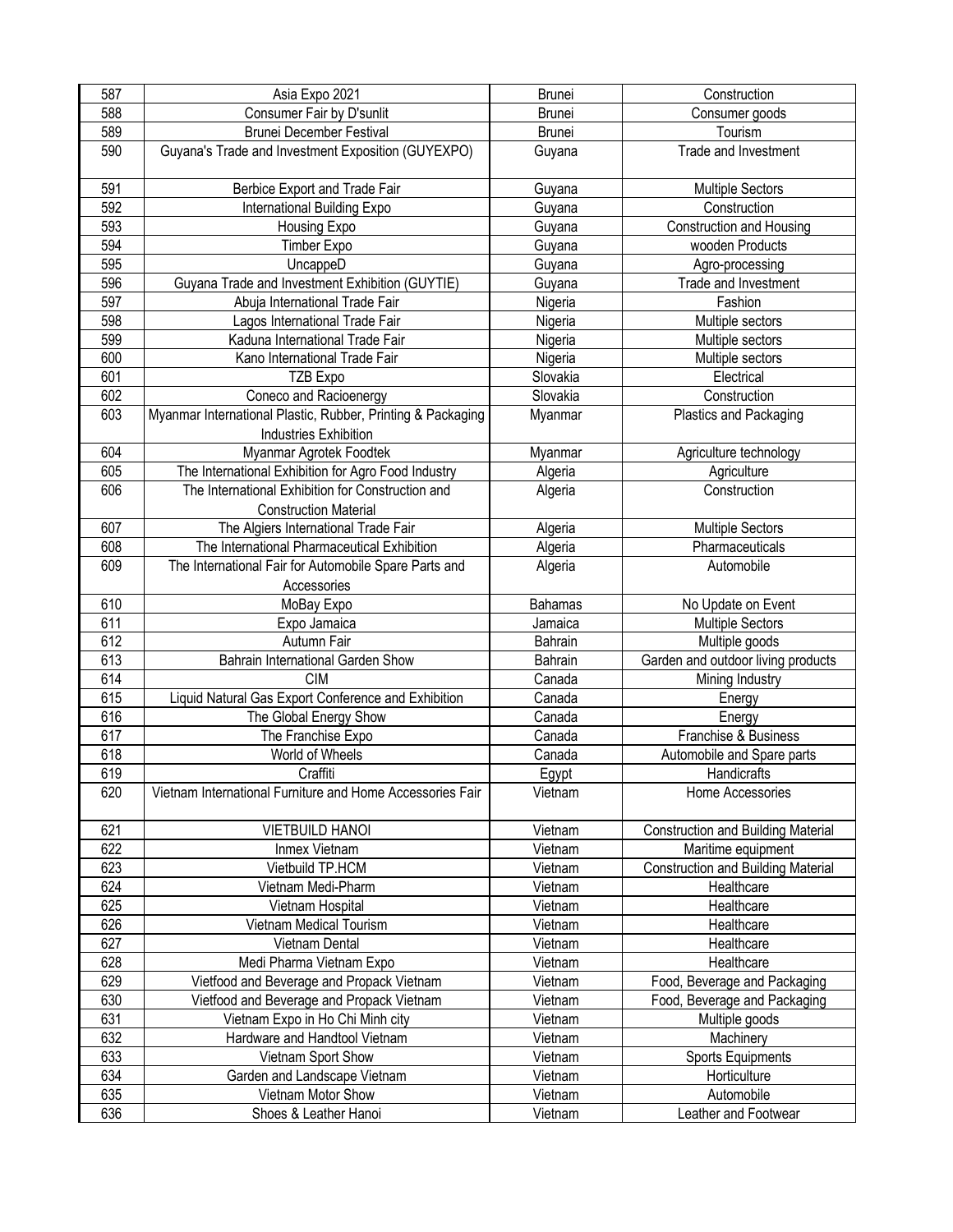| 637 | National Manufacturing & Supply Chain Conference &                          | Ireland        | Manufacturing                  |
|-----|-----------------------------------------------------------------------------|----------------|--------------------------------|
|     | Exhibition                                                                  |                |                                |
| 638 | Building Materials & Innovation Expo 2020                                   | Ireland        | Construction                   |
| 639 | Hardware Show                                                               | Ireland        | Hardware                       |
| 640 | International Fair of Madagascar (Foire International de<br>Madagascar-FIM) | Madagascar     | <b>Multiple Sectors</b>        |
| 641 | International Fair of Agriculture (Foire International de<br>l'Agriculture) | Madagascar     | Agricultue                     |
| 642 | International Trade Fair for Transport and Logistics (Salon                 | Madagascar     | <b>Transport and Logistics</b> |
|     | international du transport et des logistiques)                              |                |                                |
| 643 | New Fair: Good deals (Nouvelle foire : les Bonnes affaires)                 | Madagascar     | <b>Multiple Sectors</b>        |
| 644 | Made in Comoros Fair                                                        | Comoros        | <b>Multiple Sectors</b>        |
| 645 | Ramadan Fair                                                                | Comoros        | No Update on Event             |
| 646 | <b>MITT</b>                                                                 | Russia         | Tourism                        |
| 647 | Mosbuild                                                                    | Russia         | Ceramics                       |
| 648 | Expo Electronica                                                            | Russia         | Electronics                    |
| 649 | MIMS Automechanica                                                          | Russia         | Automobile                     |
| 650 | Otdykh                                                                      | Russia         | Tourism                        |
| 651 | Heimtextil                                                                  | Russia         | <b>Textiles</b>                |
| 652 | Khimia                                                                      | Russia         | Chemicals                      |
| 653 | Pharmtec                                                                    | Russia         | Pharmaceutical                 |
| 654 | Mebel                                                                       | Russia         | Furniture                      |
| 655 | FHA - Food & Beverage                                                       | Singapore      | Food and Bevarages             |
| 656 | Connectechasia                                                              | Singapore      | Information and Communications |
|     |                                                                             |                | Technology                     |
| 657 | <b>Healthy Ageing APAC Summit</b>                                           | Singapore      | Healthcare                     |
| 658 | Singapore Gifts & Premiums Fair                                             | Singapore      | Consumer goods                 |
| 659 | Alternative Protein & Foodtech Show                                         | Singapore      | Food Technology                |
| 660 | Restaurant, Pub & Bar Asia                                                  | Singapore      | Hospitality                    |
| 661 | <b>ITB Asia</b>                                                             | Singapore      | Tourism                        |
| 662 | International Coffee & Tea Asia 2021                                        | Singapore      | Bevarages                      |
| 663 | Housing Expo                                                                | Guyana         | Construction and Housing       |
| 664 | Propak East Africa                                                          | Kenya          | Plastic                        |
| 665 | 7th Agritech Africa                                                         | Kenya          | Agriculture                    |
| 666 | The Big 5                                                                   | Kenya          | Construction                   |
| 667 | Autoparts East Africa                                                       | Kenya          | Automotive                     |
| 668 | Plastics, Printing and Packaging                                            | Kenya          | Plastics                       |
| 669 | Medical Fair Brno                                                           | Czech Republic | Healthcare                     |
| 670 | <b>Industrial Fair</b>                                                      | Czech Republic | Industrial Engineering         |
| 671 | Infosys Trade Fair                                                          | Czech Republic | IT                             |
| 672 | Techagro                                                                    | Czech Republic | Agritech                       |
| 673 | 4th China-Mongolia Expo                                                     | Mangolia       | <b>Multiple Goods</b>          |
| 674 | National manufacturing                                                      | Mangolia       | Manufacturing                  |
| 675 | Book celebration                                                            | Mangolia       | <b>Books</b>                   |
| 676 | Innovative Mongolia                                                         | Mangolia       | Technology                     |
| 677 | Autumn green days                                                           | Mangolia       | Food and Beverages             |
| 678 | <b>Build Mongolia</b>                                                       | Mangolia       | Construction                   |
| 679 | <b>ITM</b>                                                                  | Mangolia       | Tourism                        |
| 680 | Winter expo                                                                 | Mangolia       | Fashion                        |
| 681 | Beauty and Fashion Expo                                                     | Mangolia       | Fashion                        |
| 682 | Women expo                                                                  | Mangolia       | Multi Products                 |
| 683 | UB Made in Ulaanbaatar                                                      | Mangolia       | <b>Beauty</b>                  |
| 684 | Mangolian Export Expo                                                       | Mangolia       | Multi Products                 |
| 685 | Colombiatex de las Americas                                                 | Columbia       | Fashion and Apparell           |
| 686 | Feria de Las 2 Ruedeas                                                      | Columbia       | Automobile                     |
|     |                                                                             |                |                                |